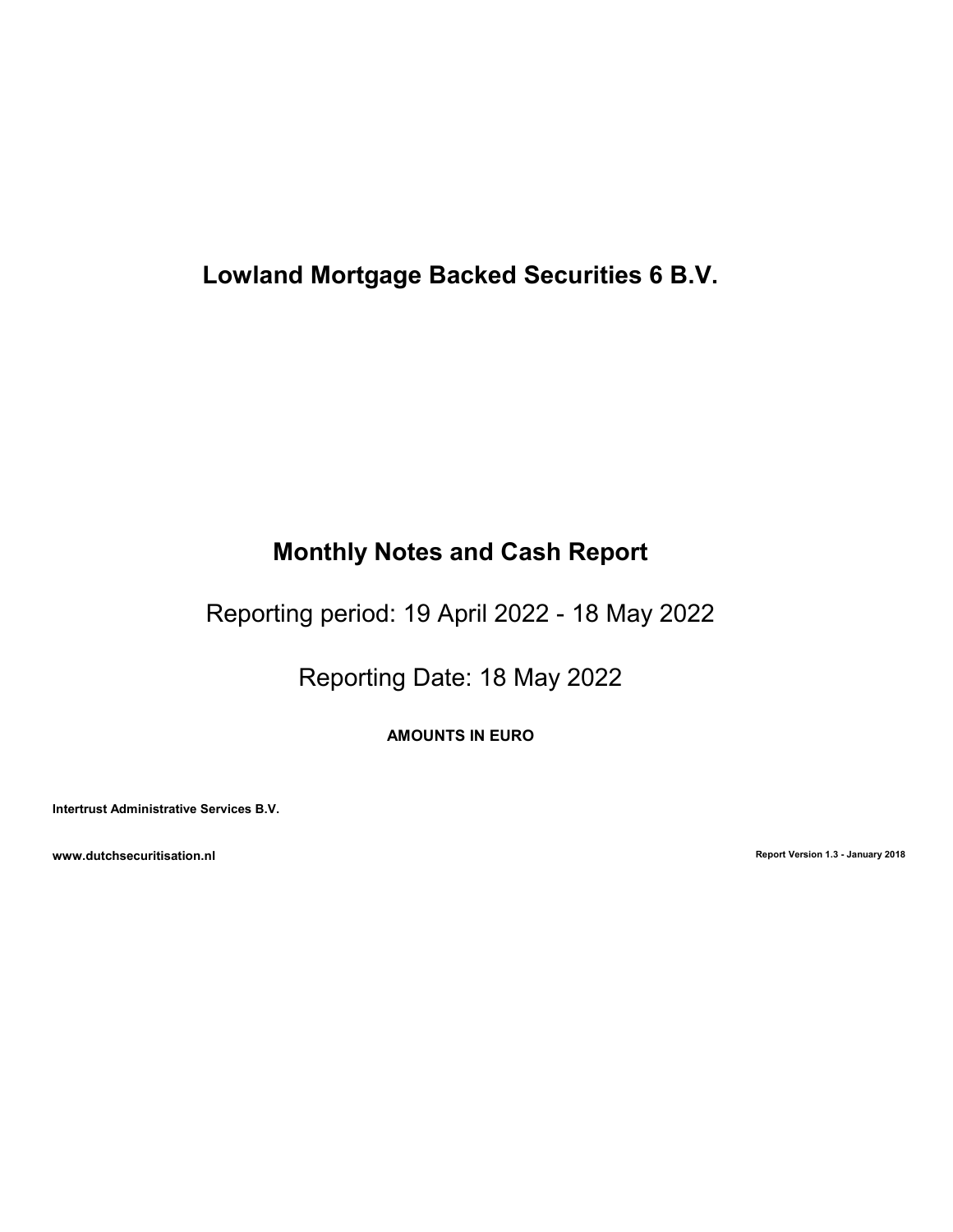## Table of Contents

|                                                   | Page |
|---------------------------------------------------|------|
| <b>Key Dates</b>                                  | 3    |
| <b>Bond Report</b>                                | 4    |
| Revenue Priority of Payments                      | 6    |
| <b>Redemption Priority of Payments</b>            |      |
| <b>Issuer Accounts</b>                            | 9    |
| Additional Information                            | 10   |
| <b>Triggers and Portfolio Limits</b>              | 12   |
| <b>Counterparty Credit Ratings &amp; Triggers</b> | 13   |
| Glossary                                          | 14   |
| <b>Contact Information</b>                        | 17   |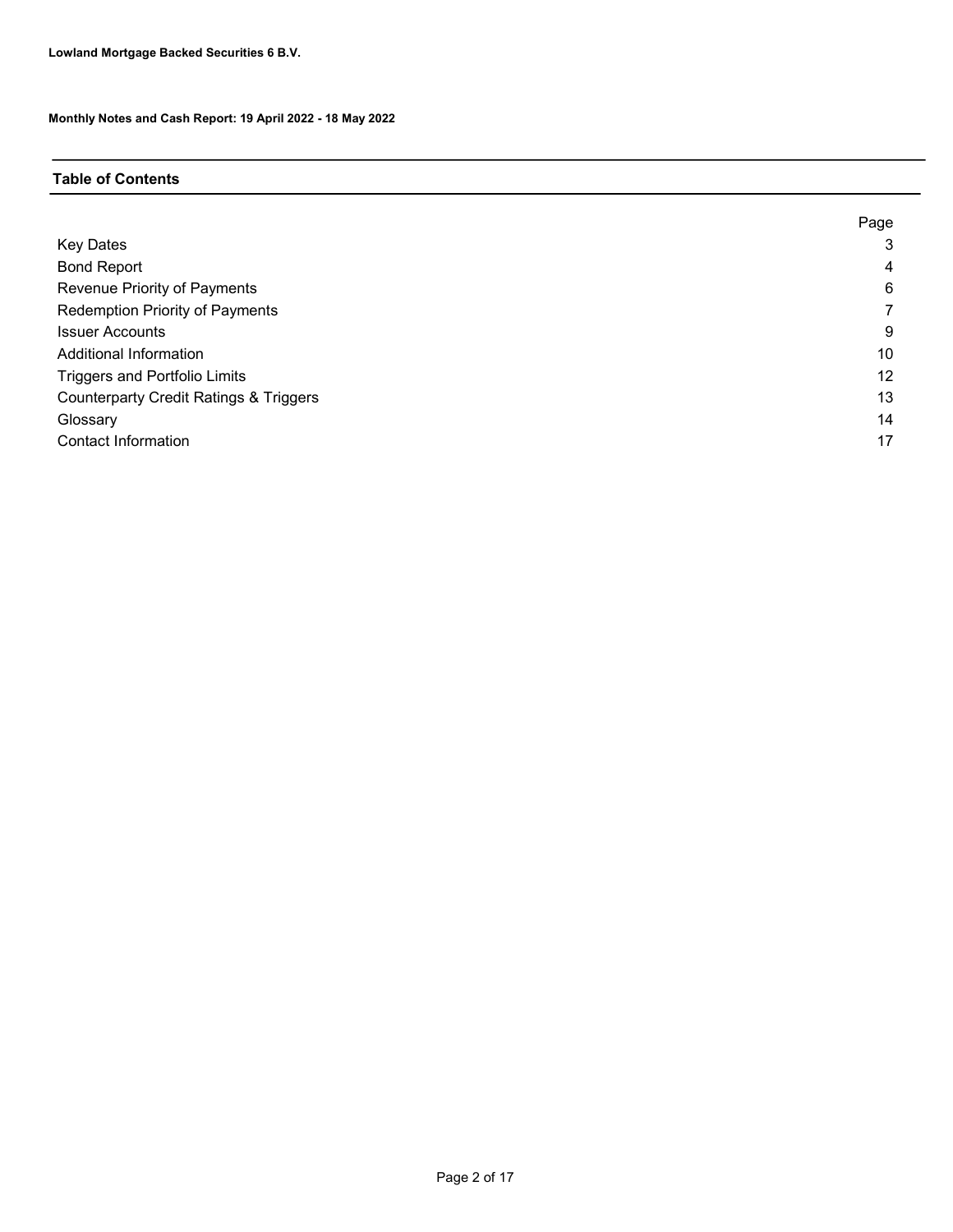# Key Dates

| <b>Note Class</b>                 | Class A1                   | Class A2                   | Class B                      | <b>Class C</b>               | Class D                      | <b>Class E</b>               |
|-----------------------------------|----------------------------|----------------------------|------------------------------|------------------------------|------------------------------|------------------------------|
|                                   |                            |                            |                              |                              |                              |                              |
| <b>Key Dates</b>                  |                            |                            |                              |                              |                              |                              |
| <b>Closing Date</b>               | 22 Oct 2018                | 22 Oct 2018                | 22 Oct 2018                  | 22 Oct 2018                  | 22 Oct 2018                  | 22 Oct 2018                  |
| First Optional Redemption Date    | 18 Oct 2023                | 18 Oct 2023                | 18 Oct 2023                  | 18 Oct 2023                  | 18 Oct 2023                  | 18 Oct 2023                  |
| Step Up Date                      | N/A                        | N/A                        | N/A                          | N/A                          | N/A                          | N/A                          |
| Original Weighted Average Life    | N/A                        | N/A                        | N/A                          | N/A                          | N/A                          | N/A                          |
| (expected)<br>Final Maturity Date | 18 Oct 2055                | 18 Oct 2055                | 18 Oct 2055                  | 18 Oct 2055                  | 18 Oct 2055                  | 18 Oct 2055                  |
|                                   |                            |                            |                              |                              |                              |                              |
| Portfolio Date                    | 30 Apr 2022                | 30 Apr 2022                | 30 Apr 2022                  | 30 Apr 2022                  | 30 Apr 2022                  | 30 Apr 2022                  |
| Determination Date                | 13 May 2022                | 13 May 2022                | 13 May 2022                  | 13 May 2022                  | 13 May 2022                  | 13 May 2022                  |
| Interest Payment Date             | 18 May 2022                | 18 May 2022                | N/A                          | N/A                          | N/A                          | N/A                          |
| Principal Payment Date            | 18 May 2022                | 18 May 2022                | 18 May 2022                  | 18 May 2022                  | 18 May 2022                  | 18 May 2022                  |
| <b>Current Reporting Period</b>   | 19 Apr 2022 -              | 19 Apr 2022 -              | 19 Apr 2022 -                | 19 Apr 2022 -                | 19 Apr 2022 -                | 19 Apr 2022 -                |
| Previous Reporting Period         | 18 May 2022<br>18 Mar 2022 | 18 May 2022<br>18 Mar 2022 | 18 May 2022<br>18 Mar 2022 - | 18 May 2022<br>18 Mar 2022 - | 18 May 2022<br>18 Mar 2022 - | 18 May 2022<br>18 Mar 2022 - |
|                                   | 19 Apr 2022                | 19 Apr 2022                | 19 Apr 2022                  | 19 Apr 2022                  | 19 Apr 2022                  | 19 Apr 2022                  |
|                                   |                            |                            |                              |                              |                              |                              |
| Accrual Start Date                | 19 Apr 2022                | 19 Apr 2022                | N/A                          | N/A                          | N/A                          | N/A                          |
| Accrual End Date                  | 18 May 2022                | 18 May 2022                | N/A                          | N/A                          | N/A                          | N/A                          |
| Accrual Period (in days)          | 29                         | 30                         | N/A                          | N/A                          | N/A                          | N/A                          |
| Fixing Date Reference Rate        | 13 Apr 2022                | N/A                        | N/A                          | N/A                          | N/A                          | N/A                          |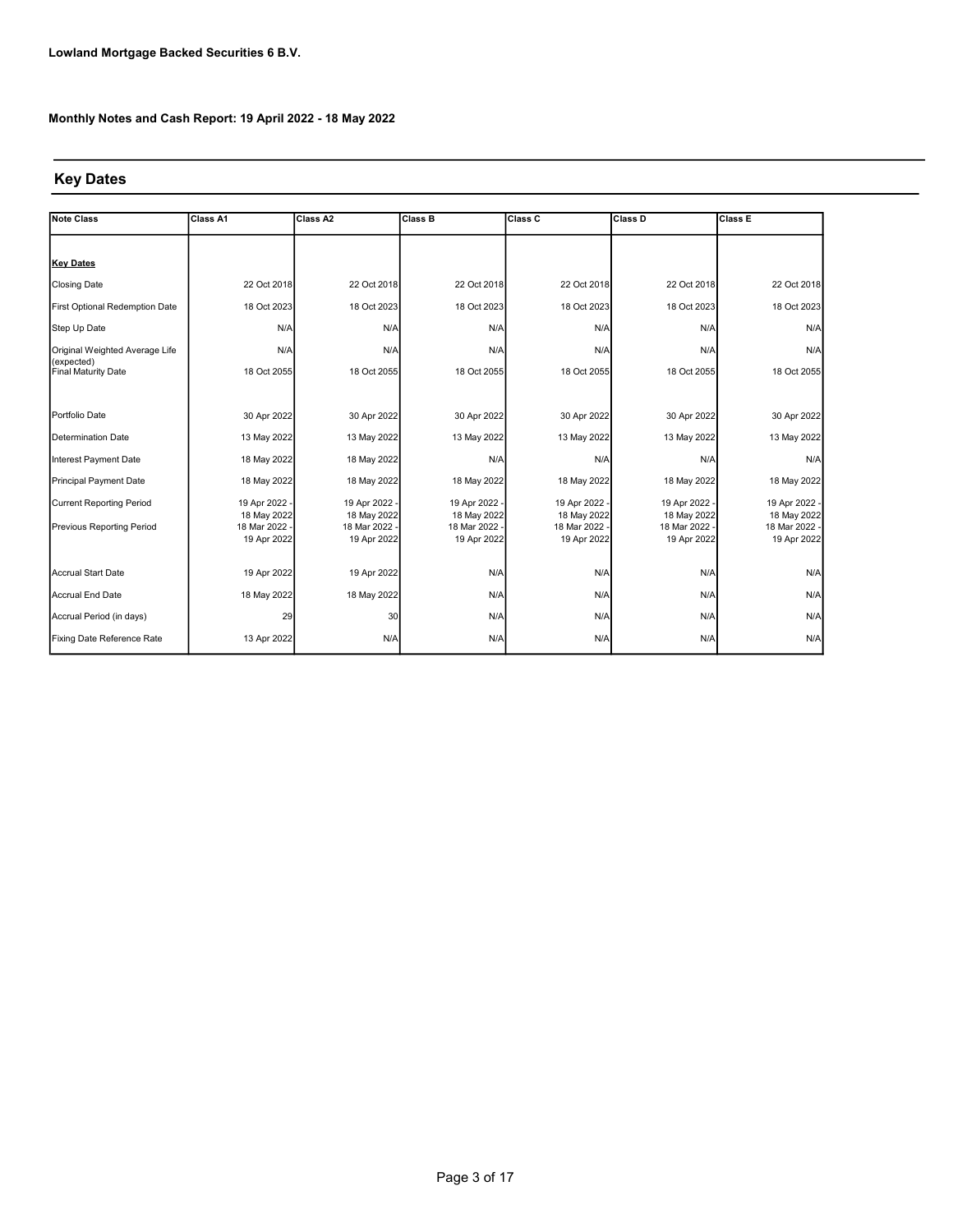# Bond Report

| Note Class                                                                                             | Class A1                                    | Class A2                                    | Class B                                     | Class C                                     | Class D                                     | Class E                                      |
|--------------------------------------------------------------------------------------------------------|---------------------------------------------|---------------------------------------------|---------------------------------------------|---------------------------------------------|---------------------------------------------|----------------------------------------------|
|                                                                                                        |                                             |                                             |                                             |                                             |                                             |                                              |
| <b>General information</b>                                                                             |                                             |                                             |                                             |                                             |                                             |                                              |
| Issuer                                                                                                 | Lowland Mortgage<br>Backed Securities 6 B.V | Lowland Mortgage<br>Backed Securities 6 B.V | Lowland Mortgage<br>Backed Securities 6 B.V | Lowland Mortgage<br>Backed Securities 6 B.V | Lowland Mortgage<br>Backed Securities 6 B.V | Lowland Mortgage<br>Backed Securities 6 B.V. |
| Legal Entity Identifier (LEI)                                                                          | 724500QX447Z5BL66C79                        | 724500QX447Z5BL66C79                        | 724500QX447Z5BL66C79                        | 724500QX447Z5BL66C79                        | 724500QX447Z5BL66C79                        | 724500QX447Z5BL66C79                         |
| <b>ISIN Code</b>                                                                                       | XS1895557848                                | XS1895558143                                | XS1895559034                                | XS1895559620                                | XS1895559893                                | XS1895560040                                 |
| Common code                                                                                            | 189555784                                   | 189555814                                   | 189555903                                   | 189555962                                   | 189555989                                   | 189556004                                    |
| Security code                                                                                          |                                             |                                             |                                             |                                             |                                             |                                              |
| Stock Exchange Listing(s)                                                                              | Euronext Exchange                           | Euronext Exchange                           | Euronext Exchange                           | Euronext Exchange                           | <b>Euronext Exchange</b>                    | Euronext Exchange                            |
| Currency                                                                                               | <b>EUR</b>                                  | <b>EUR</b>                                  | <b>EUR</b>                                  | <b>EUR</b>                                  | <b>EUR</b>                                  | <b>EUR</b>                                   |
| Applicable exchange rate                                                                               | Not Applicable                              | Not Applicable                              | Not Applicable                              | Not Applicable                              | Not Applicable                              | Not Applicable                               |
| Number of Notes                                                                                        | 499                                         | 22751                                       | 625                                         | 450                                         | 400                                         | 275                                          |
| Bond structure                                                                                         | Soft Bullet                                 | Soft Bullet                                 | Soft Bullet                                 | Soft Bullet                                 | Soft Bullet                                 | Soft Bullet                                  |
| Mortgage backed (yes / no)                                                                             | Yes                                         | Yes                                         | Yes                                         | Yes                                         | Yes                                         | Yes                                          |
| Original Credit Rating(s)                                                                              | -/ Aaa (sf) / AAA (sf) / -                  | - / Aaa (sf) / AAA (sf) / -                 | - / Aa3 (sf) / AAA (sf) / -                 | $-$ / A2 (sf) / AA+ (sf) / -                | $-$ / Baa2 (sf) / A+ (sf) / -               | $-$ / n.r. (sf) / BB+ (sf) / -               |
| (S&P/Moody's/Fitch/DBRS)<br>Current Credit Rating(s)<br>(S&P/Moody's/Fitch/DBRS)<br>Credit enhancement | - / Aaa (sf) / AAA (sf) / -                 | - / Aaa (sf) / AAA (sf) / -                 | - / Aa3 (sf) / AAA (sf) / -                 | - / A2 (sf) / AAA (sf) / -                  | - / Baa2 (sf) / AA (sf) / -                 | - / n.r. (sf) / BBB (sf) / -                 |
| -Through reserve fund                                                                                  | 0.00                                        | 0.00                                        | 0.00                                        | 0.00                                        | 0.00                                        | 0.00                                         |
| -Through subordination                                                                                 | 2,450,100,000.00                            | 175,000,000.00                              | 112,500,000.00                              | 67,500,000.00                               | 27,500,000.00                               | 0.00                                         |
| Total                                                                                                  | 2,450,100,000.00                            | 175,000,000.00                              | 112,500,000.00                              | 67,500,000.00                               | 27,500,000.00                               | 0.00                                         |
| Liquidity support                                                                                      |                                             |                                             |                                             |                                             |                                             |                                              |
| -Through cash advance facility                                                                         | 34,875,000.00                               | 34,875,000.00                               | N/A                                         | N/A                                         | N/A                                         | N/A                                          |
| -Through reserve fund                                                                                  | 0.00                                        | 0.00                                        | N/A                                         | N/A                                         | N/A                                         | N/A                                          |
| Total                                                                                                  | 34,875,000.00                               | 34,875,000.00                               | N/A                                         | N/A                                         | N/A                                         | N/A                                          |
|                                                                                                        |                                             |                                             |                                             |                                             |                                             |                                              |

Transaction compliant with retention requirements\*

Yes \*

| Percentage retained at Closing         | 100.00%  | 100.00%  | 100.00% | 100.00% | 100.00% | 100.00% |
|----------------------------------------|----------|----------|---------|---------|---------|---------|
| Date<br>Percentage placed at Closing   | $0.00\%$ | 0.00%    | 0.00%   | 0.00%   | 0.00%   | 0.00%   |
| Date (privately and/or publicly)       |          |          |         |         |         |         |
| <b>Total</b>                           | 100.00%  | 100.00%  | 100.00% | 100.00% | 100.00% | 100.00% |
|                                        |          |          |         |         |         |         |
| Percentage retained at Reporting       | 100.00%  | 100.00%  | 100.00% | 100.00% | 100.00% | 100.00% |
| Date<br>Percentage placed at Reporting | $0.00\%$ | $0.00\%$ | 0.00%   | 0.00%   | 0.00%   | 0.00%   |
| Date (privately and/or publicly)       |          |          |         |         |         |         |
| Total                                  | 100.00%  | 100.00%  | 100.00% | 100.00% | 100.00% | 100.00% |
|                                        |          |          |         |         |         |         |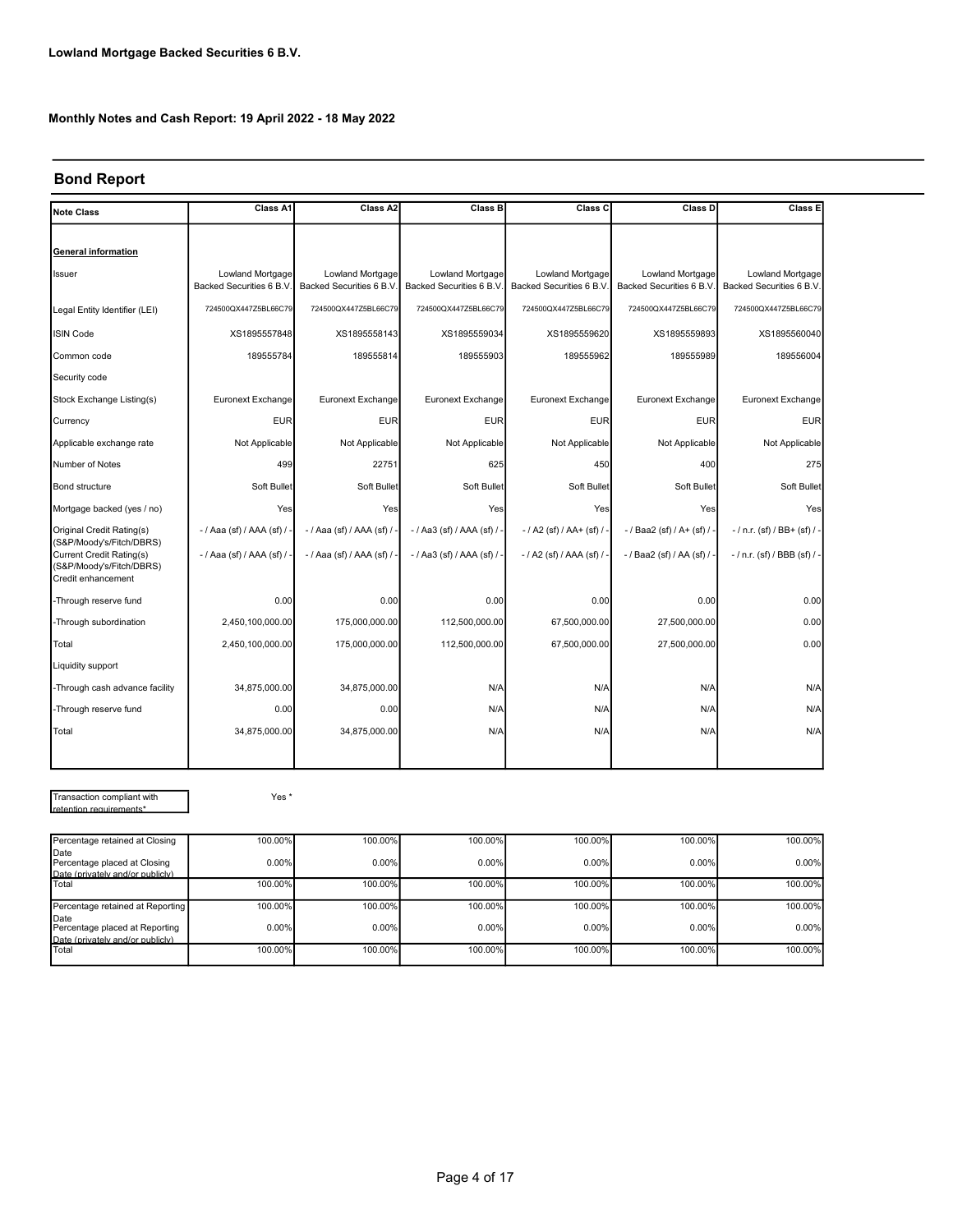# Bond Report (2)

| <b>Note Class</b>                                | Class A1      | Class A2         | <b>Class B</b> | Class C       | Class D       | <b>Class E</b> |
|--------------------------------------------------|---------------|------------------|----------------|---------------|---------------|----------------|
|                                                  |               |                  |                |               |               |                |
| <b>Principal information</b>                     |               |                  |                |               |               |                |
| Original Principal Balance                       | 49,900,000.00 | 2,275,100,000.00 | 62,500,000.00  | 45,000,000.00 | 40,000,000.00 | 27,500,000.00  |
| Principal Balance before<br>Payment              | 49,900,000.00 | 2,275,100,000.00 | 62,500,000.00  | 45,000,000.00 | 40,000,000.00 | 27,500,000.00  |
| <b>Total Principal Payments</b>                  | 0.00          | 0.00             | 0.00           | 0.00          | 0.00          | 0.00           |
| Principal Balance after Payment                  | 49,900,000.00 | 2,275,100,000.00 | 62,500,000.00  | 45,000,000.00 | 40,000,000.00 | 27,500,000.00  |
| Principal Balance per Note                       | 100,000.00    | 100,000.00       | 100,000.00     | 100,000.00    | 100,000.00    | 100,000.00     |
| before Payment<br><b>Previous Factor</b>         | 1.00000       | 1.00000          | 1.00000        | 1.00000       | 1.00000       | 1.00000        |
| Principal Payments per Note                      | 0.00          | 0.00             | 0.00           | 0.00          | 0.00          | 0.00           |
| Balance after Payment per Note                   | 100,000.00    | 100,000.00       | 100,000.00     | 100,000.00    | 100,000.00    | 100,000.00     |
| <b>Current Factor</b>                            | 1.00000       | 1.00000          | 1.00000        | 1.00000       | 1.00000       | 1.00000        |
|                                                  |               |                  |                |               |               |                |
| <b>Principal Deficiency Ledger</b>               |               |                  |                |               |               |                |
| PDL Balance Previous Interest                    | 0.00          | 0.00             | 0.00           | 0.00          | 0.00          | 0.00           |
| Payment Date<br>Additions to PDL in current      | 0.00          | 0.00             | 0.00           | 0.00          | 0.00          | 0.00           |
| reporting period<br>Releases from PDL in current | 0.00          | 0.00             | 0.00           | 0.00          | 0.00          | 0.00           |
| reporting period<br>PDL Balance Current Interest | 0.00          | 0.00             | 0.00           | 0.00          | 0.00          | 0.00           |
| Payment Date<br>Cumulative Additions to PDL      | 0.00          | 0.00             | 0.00           | 0.00          | 0.00          | 328,702.56     |
| Cumulative Releases from PDL                     | 0.00          | 0.00             | 0.00           | 0.00          | 0.00          | 328,702.56     |
|                                                  |               |                  |                |               |               |                |
| Interest information                             |               |                  |                |               |               |                |
| <b>Accrual Start Date</b>                        | 19 Apr 22     | 19 Apr 22        | N/A            | N/A           | N/A           | N/A            |
| Accrual End Date                                 | 18 May 22     | 18 May 22        | N/A            | N/A           | N/A           | N/A            |
| Accrual Period (in days)                         | 29            | 30               | N/A            | N/A           | N/A           | N/A            |
| Fixing Date Reference Rate                       | 13 Apr 22     | N/A              | N/A            | N/A           | N/A           | N/A            |
| Reference Rate                                   | Euribor_1M    | N/A              | N/A            | N/A           | N/A           | N/A            |
| Coupon Reference Rate (in %)                     | $-0.543$      | N/A              | N/A            | N/A           | N/A           | N/A            |
| Margin (in bps)                                  | 50.00         | N/A              | N/A            | N/A           | N/A           | N/A            |
| Step Up Margin (in bps)                          | N/A           | N/A              | N/A            | N/A           | N/A           | N/A            |
| Current Coupon (in bps)                          | 0.000         | 100.000          | N/A            | N/A           | N/A           | N/A            |
| Day Count Convention                             | act/360       | fixed 30/360     | N/A            | N/A           | N/A           | N/A            |
| <b>Total Interest Payments</b>                   | 0.00          | 1,895,840.83     | N/A            | N/A           | N/A           | N/A            |
| Interest Payments Per Note                       | 0.00          | 83.33            | N/A            | N/A           | N/A           | N/A            |
| Scheduled Interest Payment                       | 0.00          | 1,895,840.83     | N/A            | N/A           | N/A           | N/A            |
| Current Interest Shortfall                       | 0.00          | 0.00             | N/A            | N/A           | N/A           | N/A            |
| Cumulative Interest Shortfall                    | 0.00          | 0.00             | N/A            | N/A           | N/A           | N/A            |
|                                                  |               |                  |                |               |               |                |
| Total Principal + Interest<br>Pavments           | 0.00          | 1,895,840.83     | 0.00           | 0.00          | 0.00          | 0.00           |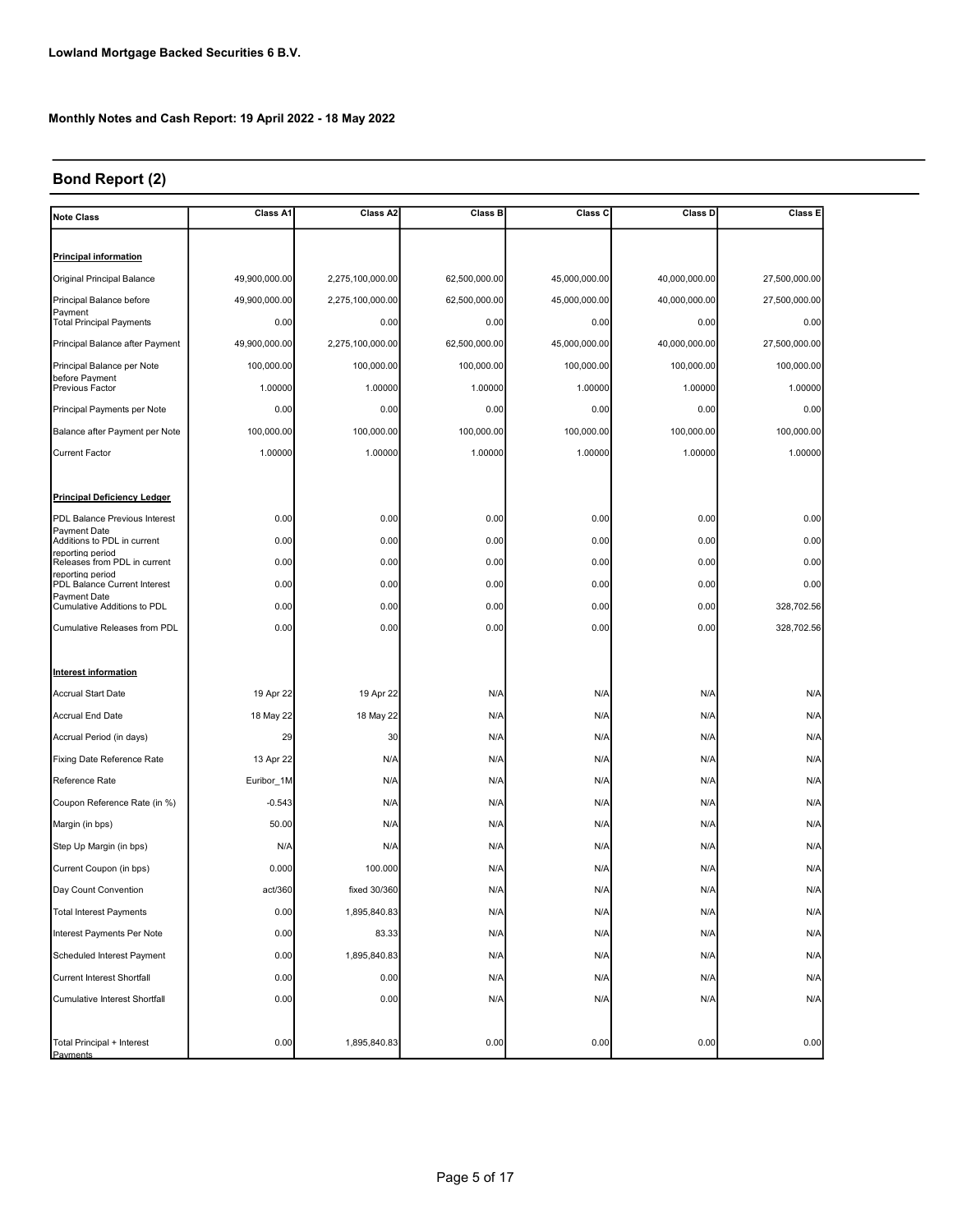# Revenue Priority of Payments

|                                                                                                                                                                                                                                                                          | Previous Period   | <b>Current Period</b> |
|--------------------------------------------------------------------------------------------------------------------------------------------------------------------------------------------------------------------------------------------------------------------------|-------------------|-----------------------|
| <b>Available Revenue Funds</b>                                                                                                                                                                                                                                           |                   |                       |
| (i) as interest on the Mortgage Receivables less, with respect to each Savings Mortgage Receivable;                                                                                                                                                                      | 4.480.040.67      | 4.467.483.65          |
| (ii) as interest accrued on the Issuer Collection Account excl. the Financial Cash Collateral Ledger;                                                                                                                                                                    | $-10,090.78$      | $-9,507.55$           |
| (iii) as prepayment penalties under the Mortgage Receivables;                                                                                                                                                                                                            | 510.306.28        | 487.068.43            |
| (iv) as Net Foreclosure Proceeds on any Mortgage Receivables to the extent such proceeds do not relate to principal;                                                                                                                                                     | 0.00              | 0.00                  |
| (v) amounts to be drawn from the Issuer Collection Account and/or the Custody Cash Account equal to any Set-Off<br>Amount and Commingling Amount and/or the proceeds of Securities:<br>(vi) as amounts received in connection with a repurchase of Mortgage Receivables; | 0.00<br>80.452.18 | 0.00<br>86.949.15     |
| (vii) as amounts received in connection with a sale of Mortgage Receivables;                                                                                                                                                                                             | 0.00              | 0.00                  |
| (viii) as amounts received as post-foreclosure proceeds on the Mortgage Receivables;                                                                                                                                                                                     | 0.00              | 0.00                  |
| (ix) as amounts to be drawn under the Cash Advance Facility (other than Cash Advance Facility Stand-by Drawings);                                                                                                                                                        | 0.00              | 0.00                  |
| (x) as amounts deducted from the Available Principal Funds on such Notes Payment Date as Interest Shortfall;                                                                                                                                                             | 0.00              | 0.00                  |
| (xi) as amounts to be drawn from the Issuer Collection Account with a corresponding debit to the Interest                                                                                                                                                                | 0.00              | 0.00                  |
| Reconciliation Ledger: and<br>(xii) any amounts standing to the credit of the Issuer Collection Account and the Custody Cash Account, after all                                                                                                                          | 0.00              | 0.00                  |
| payment obligations of the Issuer under the Transaction Documents. other than towards payment of any Deferred<br>$-/-$<br>Less; (xiii) on the first Payment Date of each calendar year a minimum of 2,500,-;                                                             | 0.00              | 0.00                  |
| Less: (xiv) any amount to be credited to the Interest Reconciliation Ledger on the immediately succeeding Payment<br>$-/-$<br>Date.                                                                                                                                      | 0.00              | 0.00                  |
| <b>Total Available Revenue Funds</b>                                                                                                                                                                                                                                     | 5.060.708.35      | 5.031.993.68          |

#### Revenue Priority of Payments

| <b>Total Revenue Priority of Payments</b>                                                                                                                                                                                                                                                                     | 5.060.708.35 | 5.031.993.68 |
|---------------------------------------------------------------------------------------------------------------------------------------------------------------------------------------------------------------------------------------------------------------------------------------------------------------|--------------|--------------|
|                                                                                                                                                                                                                                                                                                               |              |              |
| Facility Provider: and<br>(I) twelfth, in or towards satisfaction of a Deferred Purchase Price Instalment to the Sellers.                                                                                                                                                                                     | 2,831,529.32 | 2,845,625.19 |
| (k) eleventh, in or towards satisfaction of gross-up amounts or additional amounts due, if any, to the Cash Advance                                                                                                                                                                                           | 0.00         | 0.00         |
| (i) tenth, in or towards satisfaction of sums to be credited to the Class E Principal Deficiency Ledger;                                                                                                                                                                                                      | 0.00         | 0.00         |
| (i) ninth, in or towards satisfaction of sums to be credited to the Class D Principal Deficiency Ledger;                                                                                                                                                                                                      | 0.00         | 0.00         |
| (h) eighth, in or towards satisfaction of sums to be credited to the Class C Principal Deficiency Ledger;                                                                                                                                                                                                     | 0.00         | 0.00         |
| (q) seventh, in or towards satisfaction of sums to be credited to the Class B Principal Deficiency Ledger:                                                                                                                                                                                                    | 0.00         | 0.00         |
| (f) sixth, in or towards satisfaction of sums to be credited to the Class A Principal Deficiency Leger;                                                                                                                                                                                                       | 0.00         | 0.00         |
| - the Senior Class A2 Notes:                                                                                                                                                                                                                                                                                  | 1,895,840.83 | 1,895,840.83 |
| - the Senior Class A1 Notes and                                                                                                                                                                                                                                                                               | 0.00         | 0.00         |
| (d) fourth, in or towards satisfaction of (i) any amounts due to the Cash Advance Facility Provider other than the Cash<br>Advance Facility Commitment Fee and (ii) a Cash Advance Facility Stand-by Drawing:<br>(e) fifth, in or towards satisfaction, all amounts of interest due but unpaid in respect of: | 0.00         | 0.00         |
| any legal advisor, auditor and accountant, (ii) the Paving and the Reference Agent.<br>(iii) the CAF Commitment Fee and (iv) to the Issuer Account Bank;                                                                                                                                                      | 4,234.43     | 3,948.93     |
| Servicers and the Issuer Administrator:<br>(c) third, in or towards satisfaction of, any amounts due and payable to (i) third parties, the Credit Rating Agencies,                                                                                                                                            | 0.00         | 65.00        |
| (b) second, in or towards satisfaction of an administration fee and all costs and expenses due and payable to the Pool                                                                                                                                                                                        | 314.893.46   | 286.513.73   |
| (a) first, in or towards satisfaction, fees or other remuneration due and payable to the Directors and Security Trustee;                                                                                                                                                                                      | 14.210.31    | 0.00         |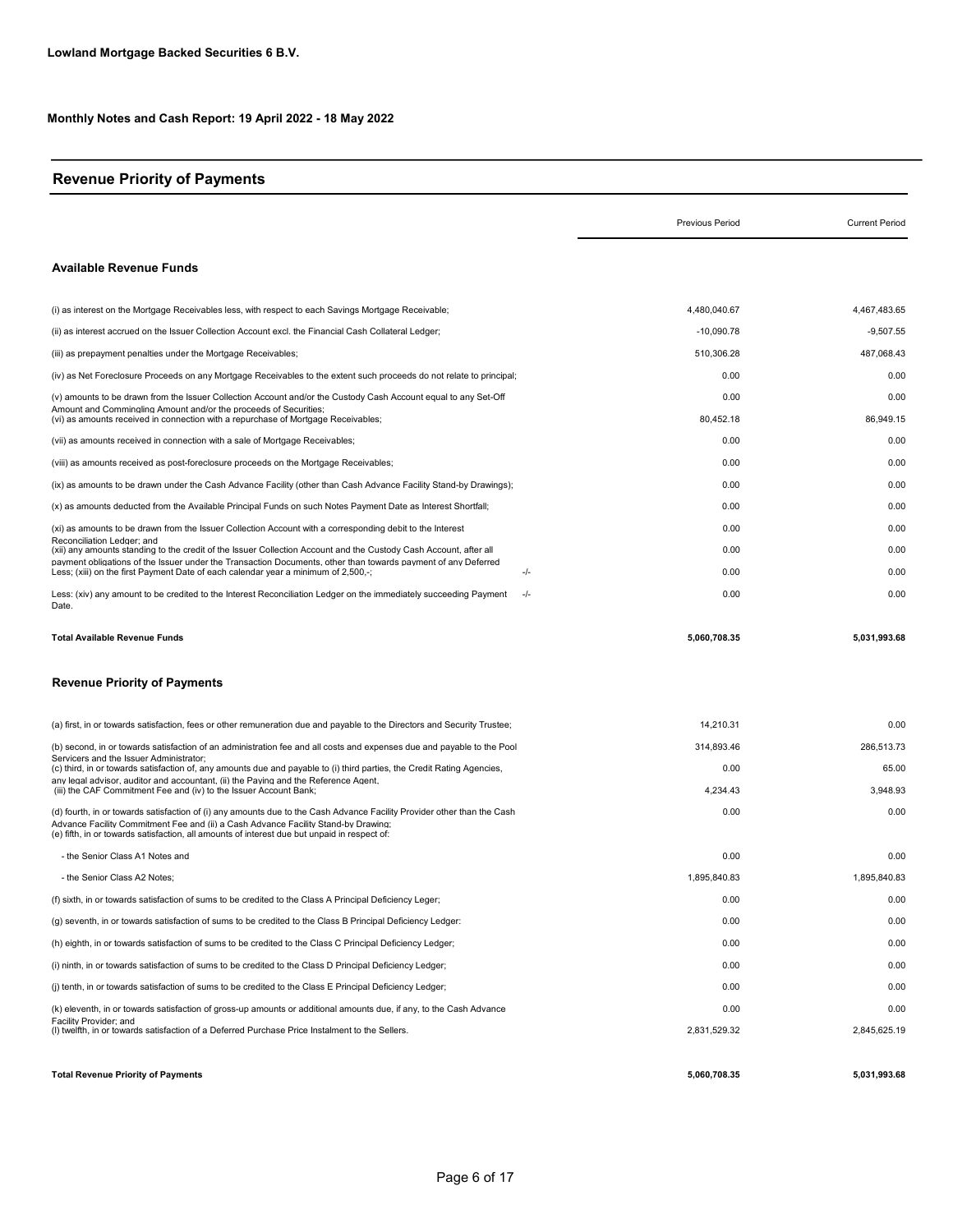# Redemption Priority of Payments

|                                                                                                                                                           |       | Previous Period | <b>Current Period</b> |
|-----------------------------------------------------------------------------------------------------------------------------------------------------------|-------|-----------------|-----------------------|
| <b>Floating Rate Available Principal Funds</b>                                                                                                            |       |                 |                       |
| (i) as repayment and prepayment of principal under the Floating Rate Mortgage Receivables;                                                                |       | 1,530,916.68    | 874,272.90            |
| (ii) as partial repayment and prepayment of principal under the Floating Rate Mortgage Receivables;                                                       |       | 13,223.31       | 13,053.10             |
| (iii) as Net Foreclosure Proceeds on any Floating Rate Mortgage Receivable to the extent such proceeds relate to                                          |       | 0.00            | 0.00                  |
| principal:<br>(iv) as amounts received in connection with a repurchase of Floating Rate Mortgage Receivables;                                             |       | 0.00            | 0.00                  |
| (v) as amounts received in connection with a sale of Floating Rate Mortgage Receivables;                                                                  |       | 0.00            | 0.00                  |
| (vi) as the Floating Rate Fraction of the amounts to be credited to the Principal Deficiency Ledger;                                                      |       | 0.00            | 0.00                  |
| (vii) as Participation Increase and as amounts to be received as Initial Participation;                                                                   |       | 3,524.63        | 3,529.55              |
| (viii) as amounts received from the Construction Deposit Account by means of set-off with the Floating Rate Mortgage                                      |       | 0.00            | 0.00                  |
| Receivables;<br>(ix) as an amount equal to the part of the Reserved Amount equal to the balance standing to the credit of the Floating                    |       | 3.09            | 16.70                 |
| Rate Purchase Ledger; and<br>(x) as the Floating Rate Fraction of any amount to be drawn from the Principal Reconciliation Ledger.                        |       | 0.00            | 0.00                  |
| Less: (xi) the Floating Rate Fraction of any Interest Shortfall;                                                                                          | -/-   | 0.00            | 0.00                  |
| Less: (xii) the Floating Rate Fraction of any amount to be credited to the Principal Reconciliation Ledger;                                               | -/-   | 0.00            | 0.00                  |
| Less: (xiii) the Initial Purchase Price of any Floating Rate Further Advance Receivables and                                                              | -/-   | 248,217.13      | 3,666,860.00          |
| Less: (xiv) such part of the Reserved Amount to be credited to the Floating Rate Purchase Ledger on the immediately -/-<br>succeeding Notes Payment Date. |       | 1.299.450.58    | $-2,775,987.75$       |
| <b>Total Floating Rate Available Principal Funds</b>                                                                                                      |       | 0.00            | 0.00                  |
| <b>Fixed Rate Available Principal Funds</b>                                                                                                               |       |                 |                       |
| (i) as repayment and prepayment of principal under the Fixed Rate Mortgage Receivables;                                                                   |       | 23,883,041.24   | 26,053,212.06         |
| (ii) as partial repayment and prepayment of principal under the Fixed Rate Mortgage Receivables;                                                          |       | 4,176,940.15    | 4,150,280.42          |
| (iii) as Net Foreclosure Proceeds on any Fixed Rate Mortgage Receivable to the extent such proceeds relate to                                             |       | 0.00            | 0.00                  |
| principal;<br>(iv) as amounts received in connection with a repurchase of Fixed Rate Mortgage Receivables;                                                |       | 2,637,322.13    | 521,142.48            |
| (v) as amounts received in connection with a sale of Fixed Rate Mortgage Receivables;                                                                     |       | 0.00            | 0.00                  |
| (vi) as the Fixed Rate Fraction of amounts to be credited to the Principal Deficiency Ledger;                                                             |       | 0.00            | 0.00                  |
| (vii) as Participation Increase and as amounts to be received as Initial Participation                                                                    |       | 470,290.76      | 464,641.00            |
| (viii) as amounts received from the Construction Deposit Account by means of set-off with the Fixed Rate Mortgage                                         |       | 0.00            | 0.00                  |
| Receivables:<br>(ix) as an amount equal to the part of the Reserved Amount equal to the balance standing to the credit of the Fixed                       |       | 140.69          | 761.21                |
| Rate Purchase Ledger: and<br>(x) as the Fixed Rate Fraction of any amount to be drawn from the Principal Reconciliation Ledger.                           |       | 0.00            | 0.00                  |
| Less: (xi) the Fixed Rate Fraction of any Interest Shortfall;                                                                                             | -/-   | 0.00            | 0.00                  |
| Less: (xii) the Fixed Rate Fraction of any amount to be credited to the Principal Reconciliation Ledger.                                                  | -/-   | 0.00            | 0.00                  |
| Less: (xiii) the Initial Purchase Price of any Fixed Rate Further Advance Receivables.                                                                    | -/-   | 32,466,407.64   | 28,413,780.64         |
| Less: (xiv) such part of the Reserved Amount to be credited to the Fixed Rate Purchase Ledger on the immediately<br>succeeding Notes Payment Date.        | $-/-$ | $-1,298,672.67$ | 2,776,256.53          |
| Total Fixed Rate Available Principal Funds                                                                                                                |       | 0.00            | 0.00                  |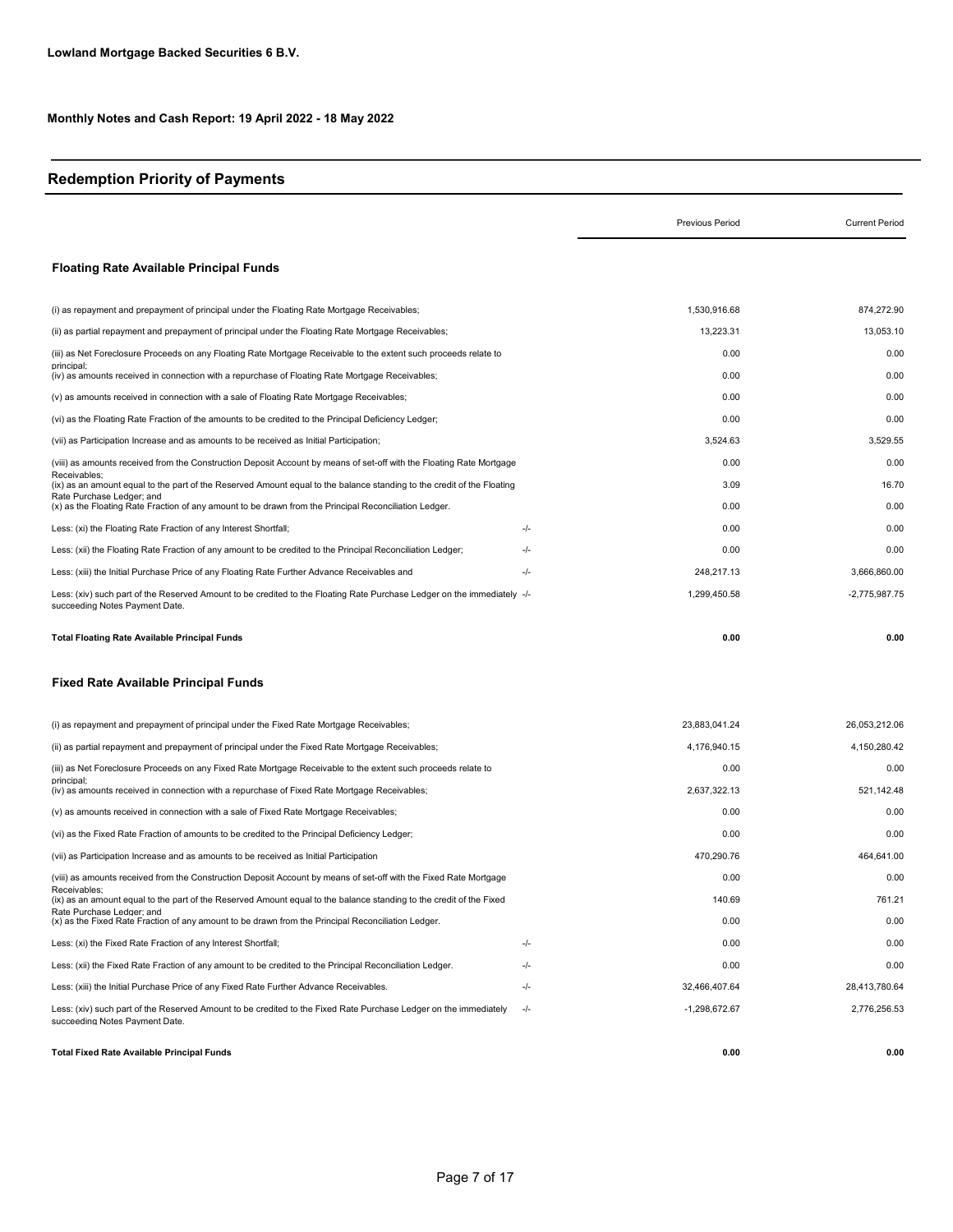#### Redemption Priority of Payments

| <b>Total Redemption Priority of Payments</b>                                                                            | 0.00 | 0.00 |
|-------------------------------------------------------------------------------------------------------------------------|------|------|
|                                                                                                                         |      |      |
| (e) fifth, in or towards satisfaction of principal amounts due under the Subordinated Class E Notes; and                | 0.00 | 0.00 |
| (d) fourth, in or towards satisfaction of principal amounts due under the Junior Class D Notes;                         | 0.00 | 0.00 |
| (c) third, in or towards satisfaction of principal amounts due under the Mezzanine Class C Notes;                       | 0.00 | 0.00 |
| (b) second, in or towards satisfaction of principal amounts due under the Mezzanine Class B Notes;                      | 0.00 | 0.00 |
| Class A2 Notes:<br>thereafter, in or towards satisfaction of principal amounts due under the Senior Class A1 Notes;     | 0.00 | 0.00 |
| (a) first, (ii) the Fixed Rate Redemption Available Amount will be applied for principal amounts due under the Senior   | 0.00 | 0.00 |
| Class A1 Notes:<br>thereafter, in or towards satisfaction of principal amounts due under the Senior Class A2 Notes;     | 0.00 | 0.00 |
| (a) first, (i) the Floating Rate Redemption Available Amount will be applied for principal amounts due under the Senior | 0.00 | 0.00 |
|                                                                                                                         |      |      |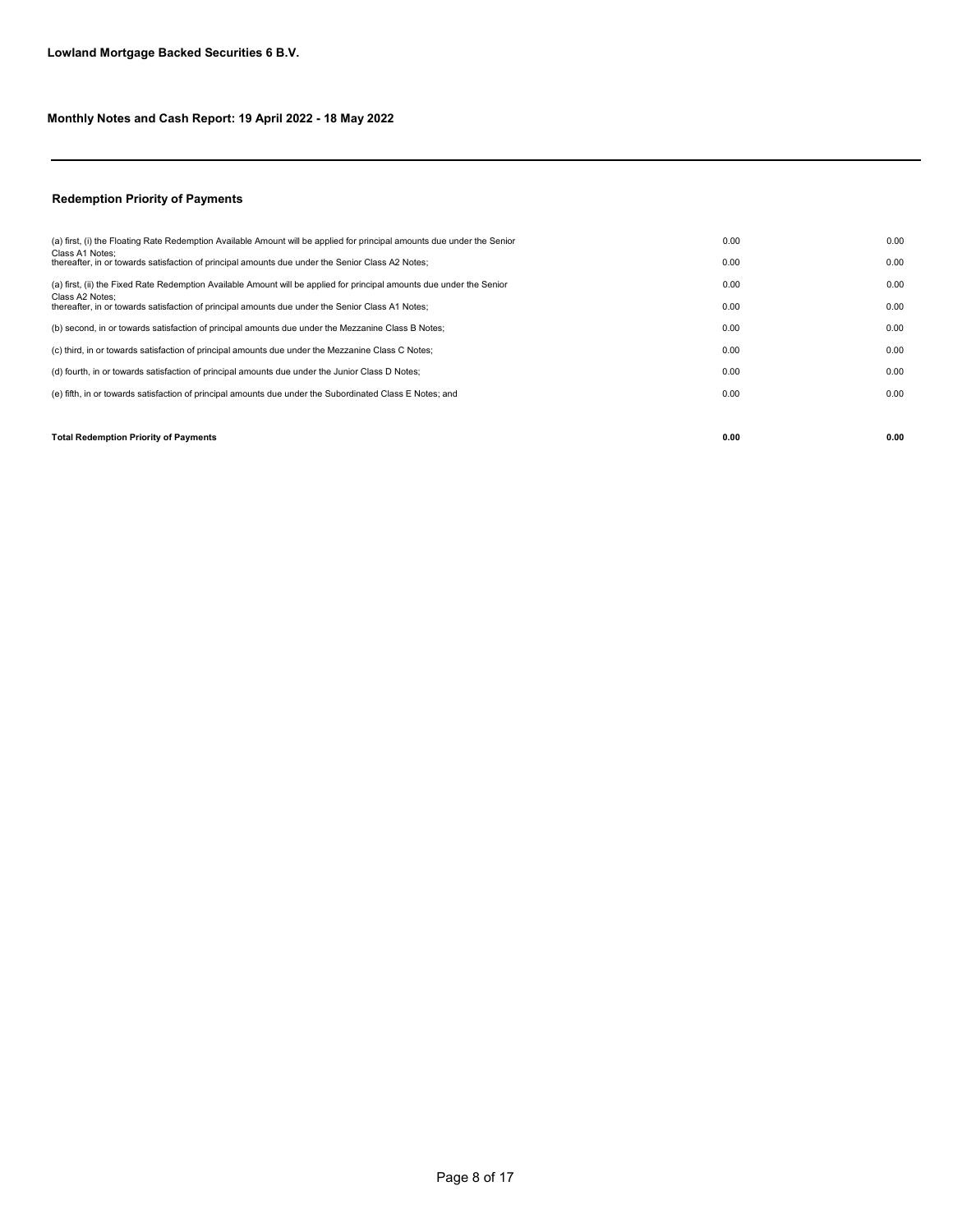#### Issuer Accounts

|                                                                               | <b>Current Period</b> |
|-------------------------------------------------------------------------------|-----------------------|
|                                                                               |                       |
| <b>Floating Rate GIC Account</b>                                              |                       |
| Issuer Transaction Account balance at the beginning of the Reporting Period   | 10.407.75             |
| Issuer Transaction Account balance at the end of the Reporting Period         | 9,898.62              |
| <b>Construction Deposit Account</b>                                           |                       |
| Construction Deposit Account balance at the beginning of the Reporting Period | 11,793,750.06         |
| Additions to the Construction Deposit Account                                 | 0.00                  |
| Paid from Construction Deposit Account                                        | $-247,977.93$         |
| Construction Deposit Account balance at the end of the Reporting Period       | 11.545.772.13         |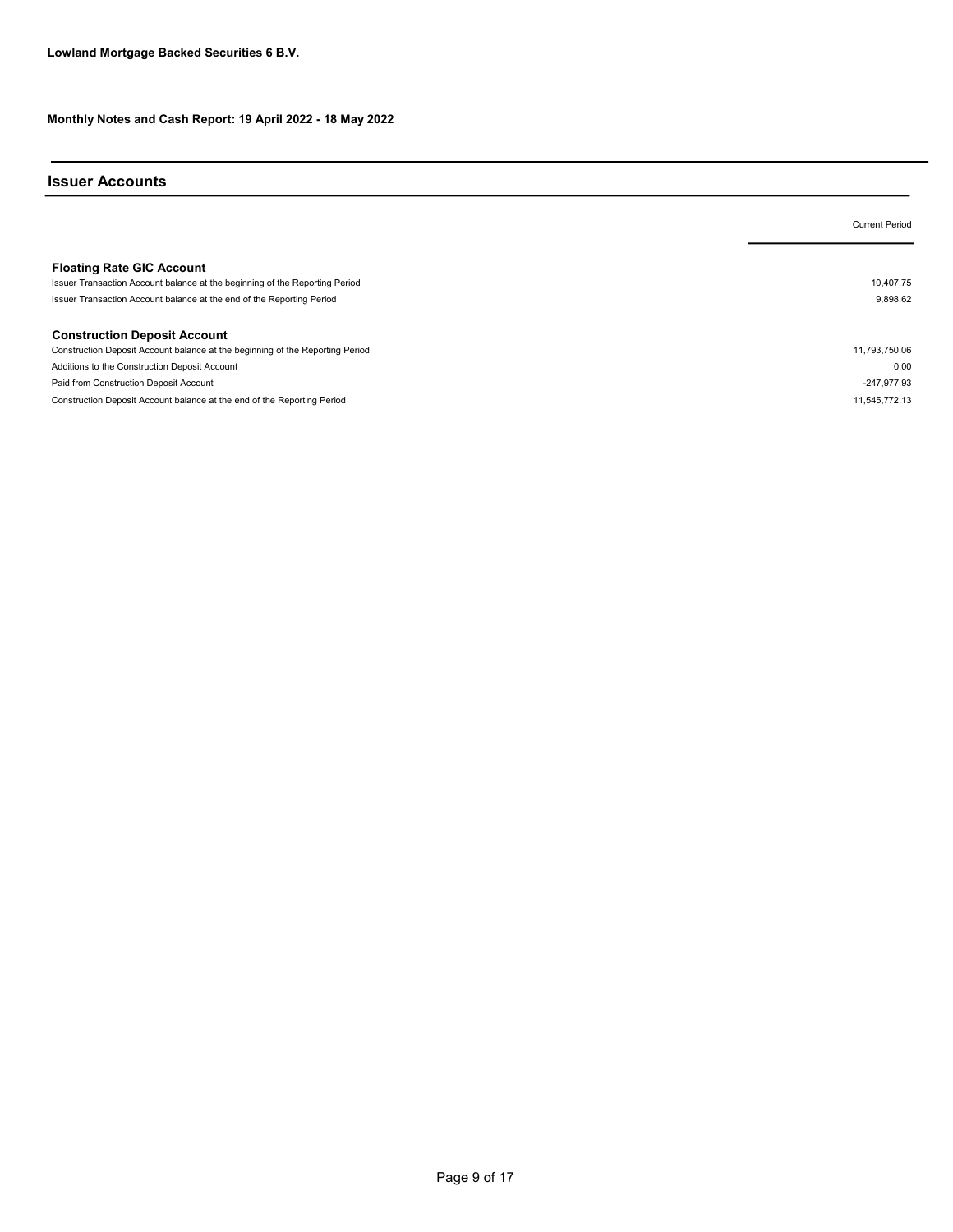## Additional Information

|                                                                                                                                     | <b>Current Period</b> |
|-------------------------------------------------------------------------------------------------------------------------------------|-----------------------|
| <b>Cash Advance Facility</b>                                                                                                        |                       |
| Cash Advance Facility Stand-by Drawing Amount Amount deposited in the Collection Account:                                           | 0.00                  |
| Cash Advance Facility Maximum Amount current Reporting Period                                                                       | 34,875,000.00         |
| Cash Advance Facility Maximum Amount next Reporting Period (at the most)                                                            | 34,875,000.00         |
| Interest due on Cash Advance Facility Drawings                                                                                      | 0.00                  |
| Interest paid on Cash Advance Facility Drawings                                                                                     | 0.00                  |
| Cash Advance Facility Drawn Amount at the beginning of the Reporting Period                                                         | 0.00                  |
| Cash Advance Facility Repayment current Reporting Period                                                                            | 0.00                  |
| Cash Advance Facility Drawing current Reporting Period                                                                              | 0.00                  |
| Cash Advance Facility Drawn Amount at the end of the Reporting Period                                                               | 0.00                  |
| Reserve Fund<br>Not applicable                                                                                                      |                       |
| Set-Off Financial Cash Collateral Ledger<br>The Potential Set-Off Required Amount                                                   | 0.00                  |
| The Posted Set-Off Financial Cash Collateral Value, start period                                                                    | 0.00                  |
| Current drawing from the Set-Off Financial Cash Collateral Ledger                                                                   | 0.00                  |
| The Set-off Delivery Amount                                                                                                         | 0.00                  |
| The Set-off Return Amount                                                                                                           | 0.00                  |
| Received Interest on Set-Off Financial Cash Collateral Ledger                                                                       | 0.00                  |
| Paid Interest on Set-Off Financial Cash Collateral Ledger                                                                           | 0.00                  |
| The Posted Set-Off Financial Cash Collateral Value, end period                                                                      | 0.00                  |
| Commingling Financial Cash Collateral Ledger                                                                                        |                       |
| The Potential Commingling Required Amount                                                                                           | 0.00                  |
| The Posted Commingling Financial Cash Collateral Value, start period                                                                | 0.00                  |
| Current drawing from the Commingling Financial Cash Collateral Ledger                                                               | 0.00                  |
| Commingling Delivery Amount                                                                                                         | 0.00                  |
| Commingling Return Amount                                                                                                           | 0.00                  |
| Received Interest on Commingling Financial Cash Collateral Ledger                                                                   | 0.00                  |
| Paid Interest on Commingling Financial Cash Collateral Ledger<br>The Posted Commingling Financial Cash Collateral Value, end period | 0.00<br>0.00          |
| <b>REPO Available Amount</b>                                                                                                        |                       |
| REPO Available Amount, start period                                                                                                 | 0.00                  |
| Decrease of REPO Available Amount                                                                                                   | 0.00                  |
| Increase of REPO Available Amount                                                                                                   | 0.00                  |
| REPO Available Amount, end period                                                                                                   | 0.00                  |
| Underlying collateral in form of Equivalent Securities<br>Nominal amount of government bonds, start period                          | 0.00                  |
| Nominal amount of government bonds, end period                                                                                      | 0.00                  |
|                                                                                                                                     |                       |
| <b>Interest Reconciliation Ledger</b>                                                                                               |                       |
| Balance Interest Reconciliation Ledger, start period                                                                                | 0.00                  |
| Drawings to the Interest Reconciliation Ledger                                                                                      | 0.00                  |
| Credits to the Interest Reconciliation Ledger                                                                                       | 0.00                  |

Balance Interest Reconciliation Ledger, end period 0.00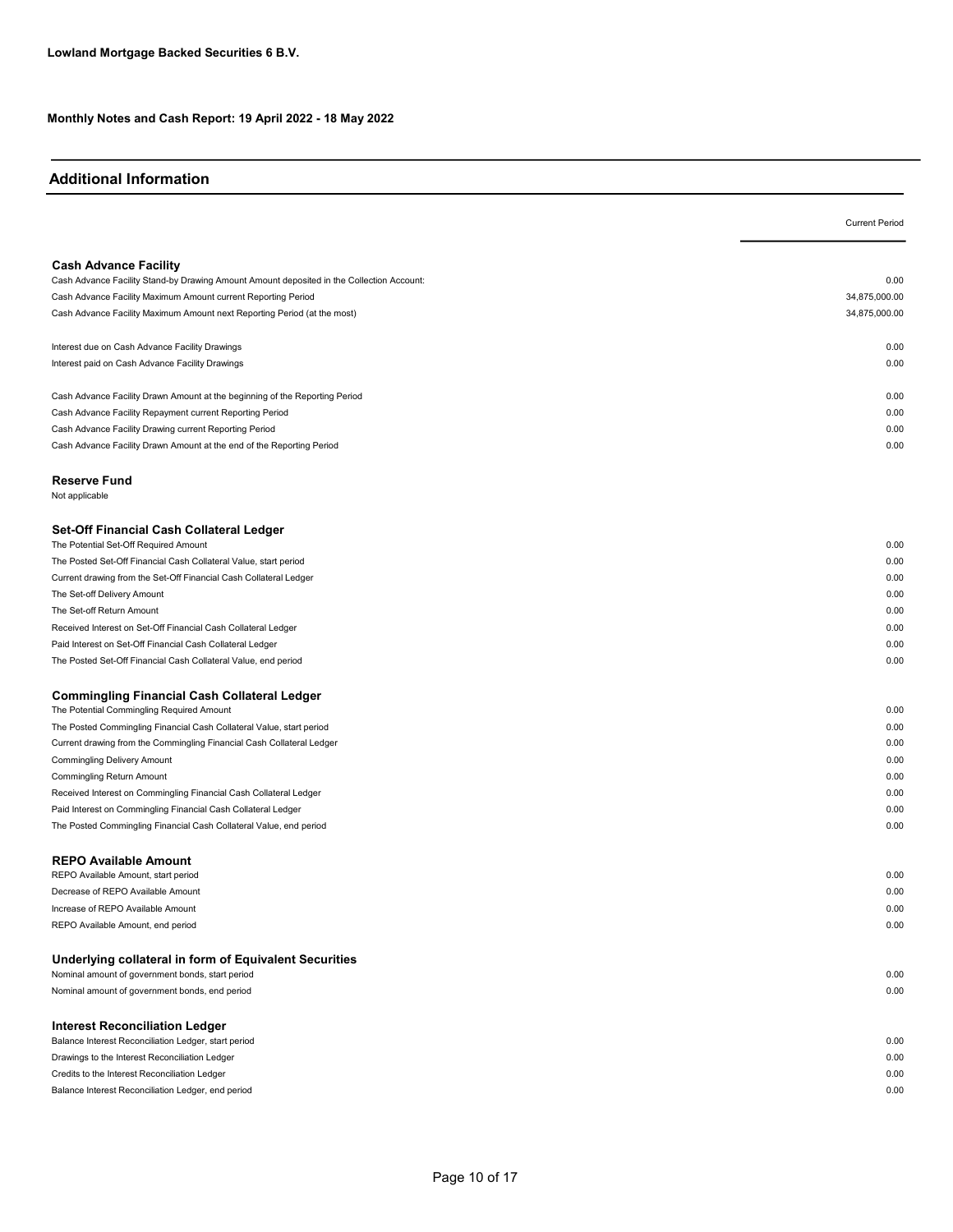| <b>Principal Reconciliation Ledger</b>                |      |
|-------------------------------------------------------|------|
| Balance Principal Reconciliation Ledger, start period | 0.00 |
| Drawings to the Principal Reconciliation Ledger       | 0.00 |
| Credits to the Principal Reconciliation Ledger        | 0.00 |
| Balance Principal Reconciliation Ledger, end period   | 0.00 |
| <b>Excess Spread Margin</b>                           |      |

Not applicable

#### Swap

Not applicable

#### Set off

| Total Balance of Deposits Related to Borrowers in the Mortgage Loan Portfolio:            | 60.076.354.05 |
|-------------------------------------------------------------------------------------------|---------------|
| Weighted Average Balance of Deposits Related to Borrowers in the Mortgage Loan Portfolio: | 4.494.39      |
|                                                                                           |               |

## Reconciliation Assets

| Balance of Fixed Rate Mortgages at the end of the period                       | 2,519,736,641.17    |
|--------------------------------------------------------------------------------|---------------------|
| Balance of Floating Rate Mortgages at the end of the period                    | 37,906,800.99       |
| Balance of Savings related to Fixed Rate Mortgages at the end of the period    | -57,126,653.63      |
| Balance of Savings related to Floating Rate Mortgages at the end of the period | $-517.057.31$       |
| Notes Classes A-E start of the period                                          | $-2,500,000,000.00$ |
| <b>Total Redemptions Notes</b>                                                 | 0.00                |
| The Reserved Amount                                                            | 268.78              |
| - Difference                                                                   | 0.00                |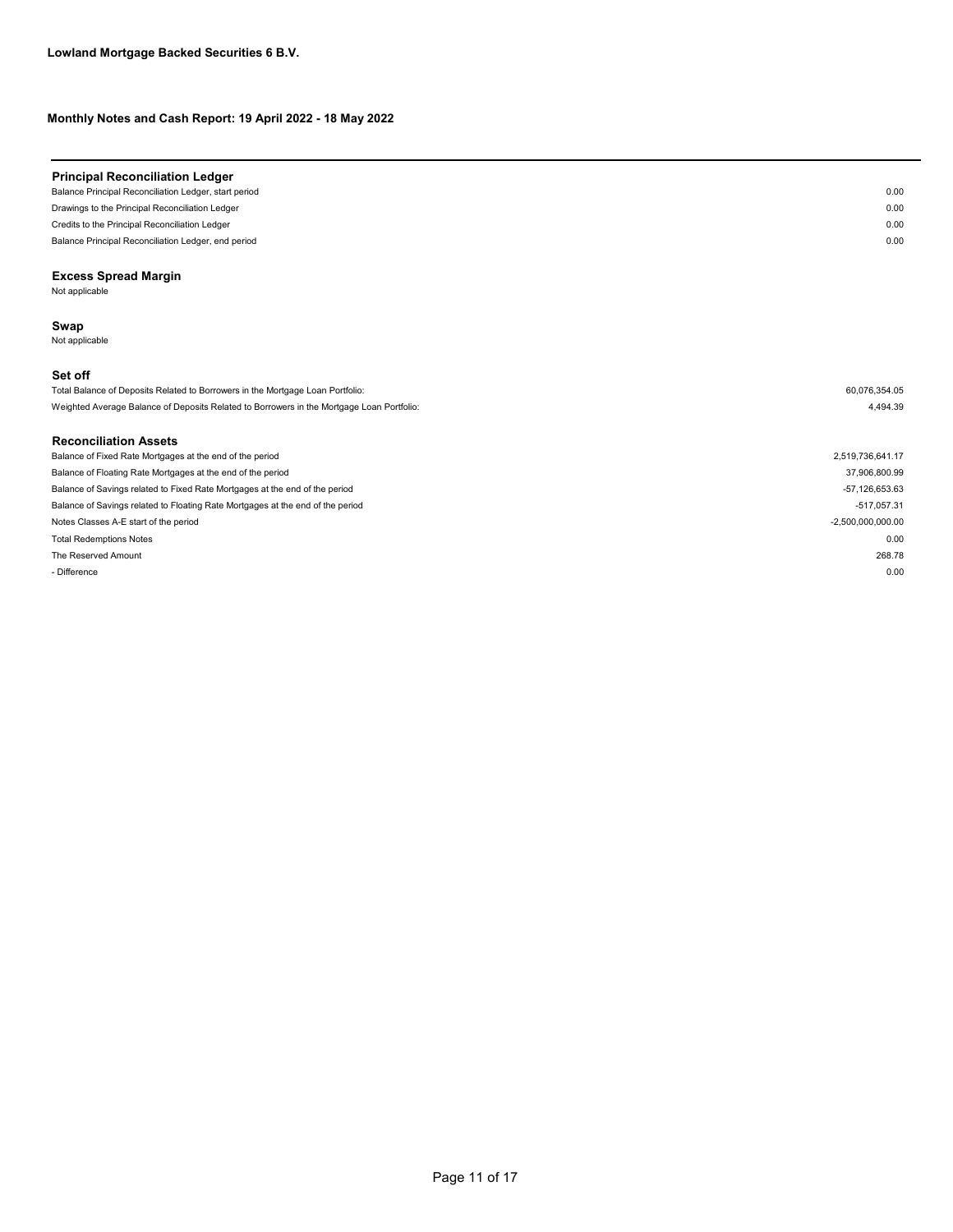# Triggers and Portfolio Limits

| <b>Triggers</b>                                                                                                                                                                                                                                                                                                                                                                                                                                                                                                                                                                                             | Criteria     | Realised as per<br>18/05/2022* | Ok/Breach | Consequence if breached                                                                         |
|-------------------------------------------------------------------------------------------------------------------------------------------------------------------------------------------------------------------------------------------------------------------------------------------------------------------------------------------------------------------------------------------------------------------------------------------------------------------------------------------------------------------------------------------------------------------------------------------------------------|--------------|--------------------------------|-----------|-------------------------------------------------------------------------------------------------|
| (a) the Seller will represent and warrant to the Issuer and the Security Trustee the matters set out in (i) Clause 8 of the Mortgage Receivables Purchase<br>Agreement, other than those set out in Clause 8 items (hh) and (jj), with respect to the Further Advance Receivables and/or New Mortgage Receivables                                                                                                                                                                                                                                                                                           | <b>TRUE</b>  | True OK                        |           | Purchase of Further Advances or<br>Substitutions not allowed                                    |
| sold on such date and (ii) Clause 9 of the Mortgage Receivables Purchase Agreement;<br>(aa) the aggregate Net Outstanding Principal Amount of all Interest-Only Mortgage Receivables divided by the aggregate Net Outstanding Principal<br>Amount of all Mortgage Receivables does not exceed 31 per cent;                                                                                                                                                                                                                                                                                                  | <b>TRUE</b>  | 30,88% OK                      |           | Purchase of Further Advances or<br>Substitutions not allowed                                    |
| (b) no Assignment Notification Event has occurred and is continuing on such Notes Payment Date;                                                                                                                                                                                                                                                                                                                                                                                                                                                                                                             | TRUE         | True OK                        |           | Purchase of Further Advances or<br>Substitutions not allowed                                    |
| (bb) (x) the aggregate Realised Losses in respect of all previous Mortgage Calculation Periods divided by (y) the aggregate Net Outstanding Principal<br>Amount of the Mortgage Receivables on the Closing Date, does not exceed 0.40 per cent;                                                                                                                                                                                                                                                                                                                                                             | TRUE         | 0.01% OK                       |           | Purchase of Further Advances or<br>Substitutions not allowed                                    |
| (c) there has been no failure by the Seller to repurchase any Mortgage Receivable which it is required to repurchase pursuant to the Mortgage<br>Receivables Purchase Agreement:                                                                                                                                                                                                                                                                                                                                                                                                                            | <b>TRUE</b>  | True OK                        |           | Purchase of Further Advances or<br>Substitutions not allowed                                    |
| (cc) the Further Advance Receivables and the New Mortgage Receivables do not result from Employee Mortgage Loans;<br>(d) the Further Advance Purchase Available Amount is sufficient to pay the Initial Purchase Price for the relevant New Mortgage Receivables and/or the                                                                                                                                                                                                                                                                                                                                 | TRUE<br>TRUE | True OK<br>$-268.78$ OK        |           | Purchase of Further Advances or<br>Substitutions not allowed<br>Purchase of Further Advances or |
| relevant Further Advance Receivables                                                                                                                                                                                                                                                                                                                                                                                                                                                                                                                                                                        | <b>TRUE</b>  |                                |           | Substitutions not allowed<br>Purchase of Further Advances or                                    |
| (dd)a Further Advance Receivable and a New Mortgage Receivable has either a fixed rate of interest or a floating rate of interest, without any interest<br>optionality's or alternatives, such as the Interest Dampner (Rente Demper), Stable Interest (Stabiel Rente), Ceiling Interest (Plafond Rente), the Ideal<br>Interest (Ideaal Rente), Middle Interest (Middelrente), varirust, average interest rate and other caps and/or floors.<br>(e) (x) the aggregate Net Outstanding Principal Amount of all Defaulted Mortgage Loans divided by (y) the aggregate Net Outstanding Principal Amount   TRUE |              | True OK<br>0.10% OK            |           | Substitutions not allowed<br>Purchase of Further Advances or                                    |
| of all Mortgage Loans, each as calculated on the immediately preceding Notes Calculation Date, does not exceed 1.50 per cent.;                                                                                                                                                                                                                                                                                                                                                                                                                                                                              |              |                                |           | Substitutions not allowed                                                                       |
| (ee) the aggregate Net Outstanding Principal Amount of all Investment Mortgage Loans divided by the aggregate Net Outstanding Principal Amount of<br>all Mortgage Receivables does not exceed 3.2 per cent;<br>(f) the weighted average number of months elapsed since origination of all Mortgage Loans shall not fall below 30 months;                                                                                                                                                                                                                                                                    | TRUE<br>TRUE | 3.04 % OK<br>73.60 OK          |           | Purchase of Further Advances or<br>Substitutions not allowed<br>Purchase of Further Advances or |
| (a) the New Mortgage Receivables and/or the Further Advance Receivables have pursuant to the relevant Mortgage Conditions to be fully repaid                                                                                                                                                                                                                                                                                                                                                                                                                                                                | TRUE         | 3/1/2052 OK                    |           | Substitutions not allowed<br>Purchase of Further Advances or                                    |
| ultimately by October 2053;<br>(h1) the Receivables Floating Rate Fraction will not be less than 0 per cent. and the Receivables Fixed Rate Fraction will not exceed 100 per cent;                                                                                                                                                                                                                                                                                                                                                                                                                          | <b>TRUE</b>  | 1.50% / 98.50% OK              |           | Substitutions not allowed<br>Purchase of Further Advances or                                    |
| (h2) the Receivables Floating Rate Fraction will not exceed 10 per cent. and the Receivables Fixed Rate Fraction will not be less than 90 per cent;                                                                                                                                                                                                                                                                                                                                                                                                                                                         | TRUF         | 1.50% / 98.50% OK              |           | Substitutions not allowed<br>Purchase of Further Advances or                                    |
| (i) the aggregate Net Outstanding Principal Amount of all Mortgage Receivables with a Net Outstanding Principal Amount equal to or higher than EUR<br>500,000 divided by the aggregate Net Outstanding Principal Amount of all Mortgage Receivables does not exceed 5 per cent;                                                                                                                                                                                                                                                                                                                             | TRUE         | 4.91 % OK                      |           | Substitutions not allowed<br>Purchase of Further Advances or<br>Substitutions not allowed       |
| (j) the weighted average Original Loan to Original Foreclosure Value Ratio of all Mortgage Receivables does not exceed 109 per cent;                                                                                                                                                                                                                                                                                                                                                                                                                                                                        | TRUE         | 99.16% OK                      |           | Purchase of Further Advances or<br>Substitutions not allowed                                    |
| (k) the weighted average Current Loan to Original Market Value Ratio of all Mortgage Receivables does not exceed 92 per cent;                                                                                                                                                                                                                                                                                                                                                                                                                                                                               | TRUE         | 78.31% OK                      |           | Purchase of Further Advances or<br>Substitutions not allowed                                    |
| (I) the aggregate Net Outstanding Principal Amount of the Mortgage Receivables with an Original Loan to Original Foreclosure Value Ratio higher than<br>120 per cent. does not exceed 13 per cent. of the aggregate Net Outstanding Principal Amount of all Mortgage Receivables;                                                                                                                                                                                                                                                                                                                           | TRUF         | 7.00 % OK                      |           | Purchase of Further Advances or<br>Substitutions not allowed                                    |
| (m) the aggregate Net Outstanding Principal Amount of the Mortgage Receivables with an Original Loan to Original Foreclosure Value Ratio higher than<br>110 per cent. does not exceed 65 per cent. of the aggregate Net Outstanding Principal Amount of all Mortgage Receivables;                                                                                                                                                                                                                                                                                                                           | <b>TRUE</b>  | 39.11 % OK                     |           | Purchase of Further Advances or<br>Substitutions not allowed                                    |
| (n) the aggregate Net Outstanding Principal Amount of the Mortgage Receivables with an Original Loan to Original Foreclosure Value Ratio higher than<br>100 per cent. does not exceed 79 per cent. of the aggregate Net Outstanding Principal Amount of all Mortgage Receivables;                                                                                                                                                                                                                                                                                                                           | TRUE         | 54.48 % OK                     |           | Purchase of Further Advances or<br>Substitutions not allowed                                    |
| (o) the aggregate Net Outstanding Principal Amount of the Mortgage Receivables with an Original Loan to Original Foreclosure Value Ratio higher than<br>90 per cent. does not exceed 94 per cent. of the aggregate Net Outstanding Principal Amount of all Mortgage Receivables;                                                                                                                                                                                                                                                                                                                            | TRUE         | 72.43 % OK                     |           | Purchase of Further Advances or<br>Substitutions not allowed                                    |
| (p) the weighted average Loan to Income Ratio of the Mortgage Receivables does not exceed 4.1;                                                                                                                                                                                                                                                                                                                                                                                                                                                                                                              | TRUE         | 4.02 OK                        |           | Purchase of Further Advances or<br>Substitutions not allowed                                    |
| (q) the aggregate Net Outstanding Principal Amount of the Mortgage Receivables with a Loan to Income Ratio higher than 6 does not exceed 3.7 per<br>cent. of the aggregate Net Outstanding Principal Amount of all Mortgage Receivables;                                                                                                                                                                                                                                                                                                                                                                    | TRUE         | 3.70 % OK                      |           | Purchase of Further Advances or<br>Substitutions not allowed                                    |
| (r) the aggregate Net Outstanding Principal Amount of the Mortgage Receivables with a Loan to Income Ratio higher than 5 does not exceed 11.8 per<br>cent. of the aggregate Net Outstanding Principal Amount of all Mortgage Receivables;                                                                                                                                                                                                                                                                                                                                                                   | <b>TRUE</b>  | 9.62 % OK                      |           | Purchase of Further Advances or<br>Substitutions not allowed                                    |
| (s) the aggregate Net Outstanding Principal Amount of the Mortgage Receivables with a Loan to Income Ratio higher than 4 does not exceed 59 per<br>cent. of the aggregate Net Outstanding Principal Amount of all Mortgage Receivables;                                                                                                                                                                                                                                                                                                                                                                     | TRUF         | 41.49 % OK                     |           | Purchase of Further Advances or<br>Substitutions not allowed                                    |
| (t) the aggregate Net Outstanding Principal Amount of the Mortgage Receivables from Borrowers which are employed is at least 95 per cent. of the<br>aggregate Net Outstanding Principal Amount of all Mortgage Receivables;                                                                                                                                                                                                                                                                                                                                                                                 | <b>TRUE</b>  | 96.15 % OK                     |           | Purchase of Further Advances or<br>Substitutions not allowed                                    |
| (u) the aggregate Net Outstanding Principal Amount of the Mortgage Receivables due by Borrowers which are self-employed does not exceed 3 per<br>cent. of the aggregate Net Outstanding Principal Amount of all Mortgage Receivables;                                                                                                                                                                                                                                                                                                                                                                       | TRUF         | 2.51 % OK                      |           | Purchase of Further Advances or<br>Substitutions not allowed                                    |
| (v) there is no balance on the Principal Deficiency Ledger;                                                                                                                                                                                                                                                                                                                                                                                                                                                                                                                                                 | <b>TRUE</b>  | True OK                        |           | Purchase of Further Advances or                                                                 |
| (w) no part of the Available Principal Funds on such Notes Payment Date is used to make good any Interest Shortfall as item (x) of the Available<br>Revenue Funds:                                                                                                                                                                                                                                                                                                                                                                                                                                          | TRUE         | True OK                        |           | Purchase of Further Advances or<br>Substitutions not allowed                                    |
| (x) the aggregate Net Outstanding Principal Amount of the New Mortgage Receivables and the Further Advance Receivables purchased on such Notes<br>Payment Date and on the eleven immediately preceding Notes Payment Dates divided by the aggregate Net Outstanding Principal Amount of all<br>Mortgage Receivables on the Closing Date does not exceed 20 per cent. The Issuer and the Seller may agree to a higher percentage, subject to the<br>confirmation of Moody's and Fitch that the ratings will not be adversely affected as a result thereof;                                                   | TRUF         | 18.59% OK                      |           | Purchase of Further Advances or<br>Substitutions not allowed                                    |
| (y) the aggregate Net Outstanding Principal Amount of all NHG Mortgage Receivables divided by the aggregate Net Outstanding Principal Amount of all TRUE                                                                                                                                                                                                                                                                                                                                                                                                                                                    |              | 45,02% OK                      |           | Purchase of Further Advances or                                                                 |
| Mortgage Receivables is equal to or higher than 45 per cent;<br>(z) the Aggregate Construction Deposit Amount does not exceed EUR 34,000,000;                                                                                                                                                                                                                                                                                                                                                                                                                                                               | TRUE         | 11,545,772.13 OK               |           | Substitutions not allowed<br>Purchase of Further Advances or<br>Substitutions not allowed       |

\* Portfolio after Repurchases and Replenishment

| <b>Substitution Triggers</b>                                                                                                                                                                                                                 | Criteria    | <b>Realised as per</b><br>18/05/2022* | <b>Ok/Breach</b> | Consequence if breached                                      |
|----------------------------------------------------------------------------------------------------------------------------------------------------------------------------------------------------------------------------------------------|-------------|---------------------------------------|------------------|--------------------------------------------------------------|
| (d) the Seller resets the Mortgage Interest Rate in respect of a Floating Rate Mortgage Receivable and as a result thereof the weighted average margin TRUE<br>would fall or falls below 0.5 per cent. above Euribor for one month deposits; |             | 1.85 % OK                             |                  | Purchase of Further Advances or<br>Substitutions not allowed |
| (e) the Seller agrees to set the Mortgage Interest Rate in respect of a Fixed Rate Mortgage Receivable and as a result thereof the weighted average<br>interest rate would fall or falls below 1.0 per cent.:                                | <b>TRUE</b> | 2.14 % OK                             |                  | Repurchase                                                   |

\* Portfolio after Repurchases and Replenishment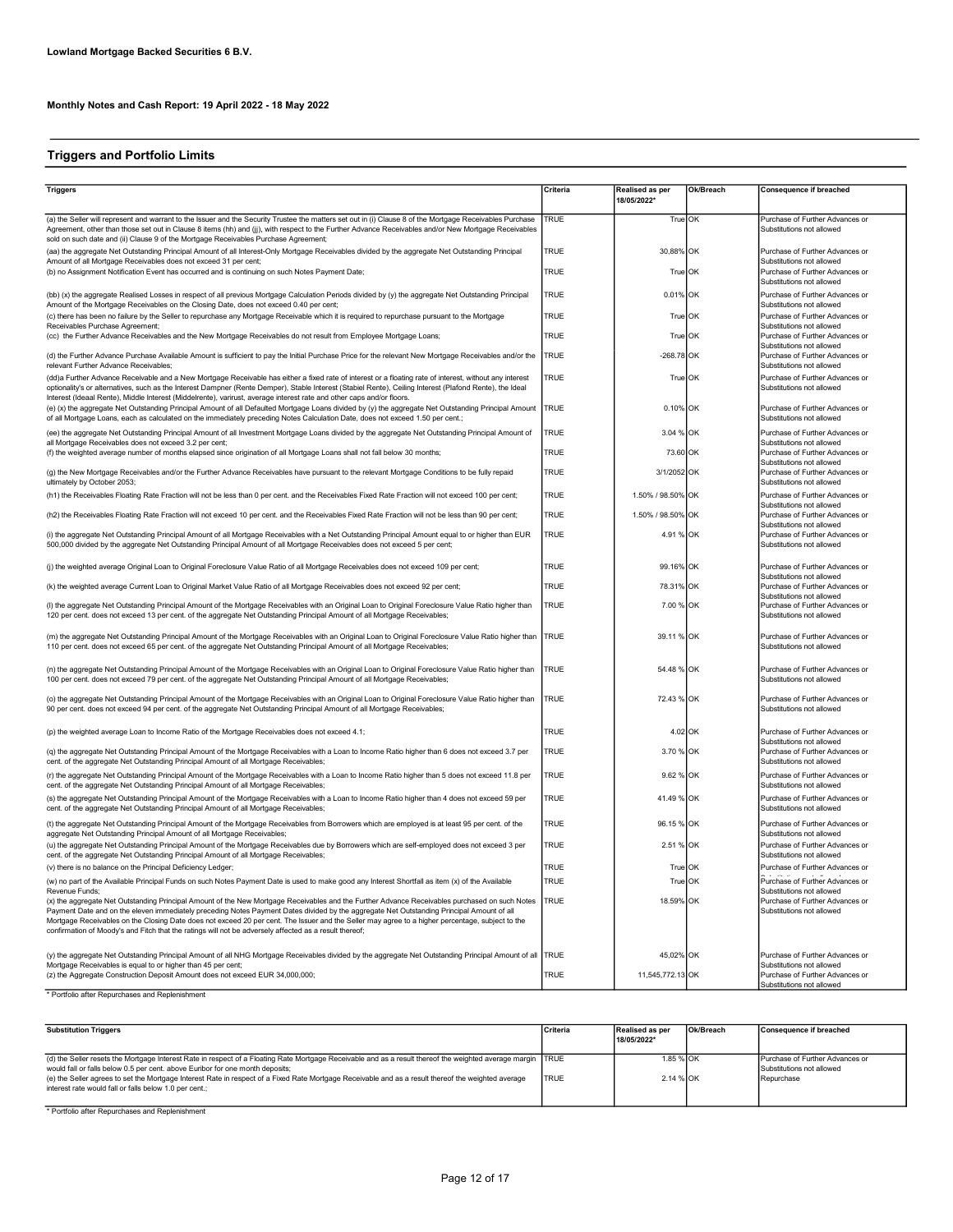# Counterparty Credit Ratings & Triggers

| <b>Counterparty Credit Ratings</b> |                   |      |                   |                   |                          |                   |                     |                   |                          |                       |                                                                                                                            |
|------------------------------------|-------------------|------|-------------------|-------------------|--------------------------|-------------------|---------------------|-------------------|--------------------------|-----------------------|----------------------------------------------------------------------------------------------------------------------------|
|                                    |                   |      |                   | S&P (ST/LT)       |                          | Moody's (ST/LT)   |                     | Fitch (ST/LT)     |                          | <b>DBRS (ST/LT)</b>   |                                                                                                                            |
| Role                               | Party             | Rank | Rating<br>Trigger | Current<br>Rating | Rating<br><b>Trigger</b> | Current<br>Rating | Rating<br>Trigger   | Current<br>Rating | Rating<br><b>Trigger</b> | <b>Current Rating</b> | <b>Consequence if breached</b>                                                                                             |
| Cash Advance Facility Provider     | de Volksbank N.V. |      |                   |                   | $P-1/$                   | $P-1/$            | F1/A                | $F1/A-$           |                          |                       | Replacement by third party; or arrange<br>eligible guarantee; or find another solution<br>to keep current ratings of Notes |
| <b>Commingling Guarantor</b>       | de Volksbank N.V. |      |                   |                   | /Baa1                    | / A2              | F <sub>2</sub> /BBB | $F1/A-$           |                          |                       | Post collateral                                                                                                            |
| Custodian                          | ING Bank N.V.     |      |                   |                   | $P-2/Baa2$               | $P-1/A1$          | F2/BBB              | $F1+ / AA-$       |                          |                       | Replacement by third party; or arrange<br>eligible guarantee; or find another solution<br>to keep current ratings of Notes |
| <b>Issuer Account Bank</b>         | ING Bank N.V.     |      |                   |                   | $P-1/$                   | $P-1/$            | F1/A                | $F1+ / AA-$       |                          |                       | Replacement by third party; or arrange<br>eligible guarantee; or find another solution<br>to keep current ratings of Notes |
| Set-off Risk Facility Provider     | de Volksbank N.V. |      |                   |                   | / Baa3                   | / A2              | F1/A                | $F1/A-$           |                          |                       | Post collateral                                                                                                            |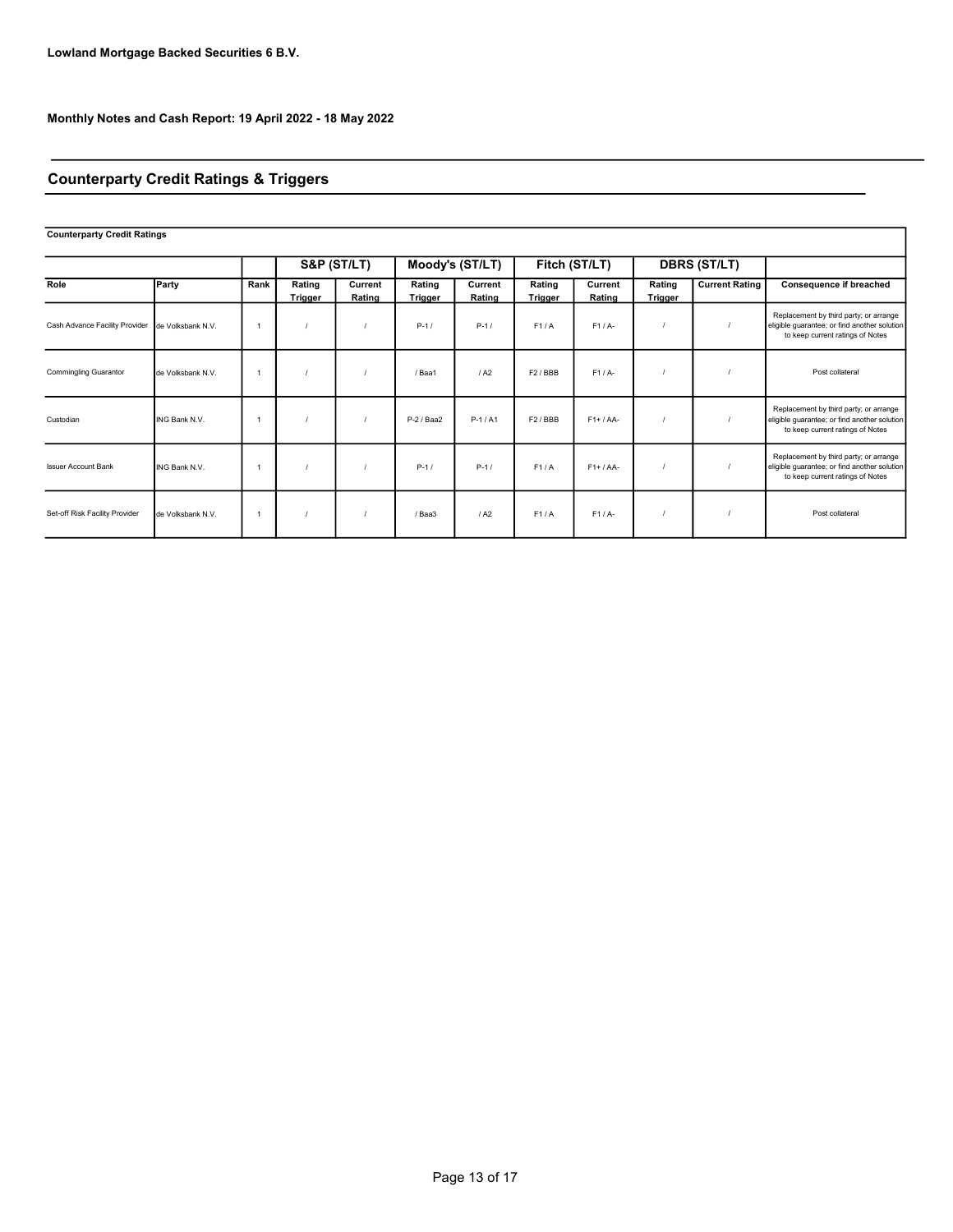| Glossary                                                  |                                                                                                                                                                                                                                                                                                                               |
|-----------------------------------------------------------|-------------------------------------------------------------------------------------------------------------------------------------------------------------------------------------------------------------------------------------------------------------------------------------------------------------------------------|
| Term                                                      | <b>Definition / Calculation</b>                                                                                                                                                                                                                                                                                               |
| Arrears                                                   | means an amount that is overdue exceeding EUR 11;                                                                                                                                                                                                                                                                             |
| Article 405 of the CRR                                    | means Article 405 of Regulation (EU) No 575/2013 of the European Parliament and of the Council of 26 June<br>2013 on prudential requirements for credit institutions and investment firms and amending Regulation (EU)<br>No 648/2012;                                                                                        |
| Article 51 of the AIFMR                                   | means Article 51 of the Commission Delegated Regulation No 231/2013 of 19 December 2012 supplementing<br>Directive 2011/61/EU of the European Parliament and of the Council with regard to exemptions, general<br>operating conditions, depositaries, leverage, transparency and supervision;                                 |
| Back-Up Servicer                                          | N/A;                                                                                                                                                                                                                                                                                                                          |
| Cash Advance Facility                                     | means the cash advance facility as referred to in Clause 3.1 of the Cash Advance Facility Agreement;                                                                                                                                                                                                                          |
| Cash Advance Facility Maximum Available Amount            | means an amount equal to the greater of (i) 1.6 per cent. of the Principal Amount Outstanding of the Class A<br>Notes on such date and (ii) 0.6 per cent of the Principal Amount Outstanding of the Class A Notes as at the<br>Closing Date.                                                                                  |
| Cash Advance Facility Provider                            | means de Volksbank N.V.;                                                                                                                                                                                                                                                                                                      |
| Cash Advance Facility Stand-by Drawing Account            | means the Issuer Collection Account on which any Cash Advance Facility Stand-by Drawing will be<br>deposited;                                                                                                                                                                                                                 |
| Constant Default Rate (CDR)                               | represents the percentage of outstanding principal balances in the pool that are in default in relation to the<br>principal balance of the mortgage pool;                                                                                                                                                                     |
| Constant Prepayment Rate (CPR)                            | means prepayment as ratio of the principal mortgage balance outstanding at the beginning of the relevant                                                                                                                                                                                                                      |
| <b>Construction Deposit</b>                               | period;<br>means in relation to a Mortgage Loan, that part of the Mortgage Loan which the relevant Borrower requested<br>to be disbursed into a blocked account held in his name with the relevant Seller, the proceeds of which may<br>be applied towards construction of, or improvements to, the relevant Mortgaged Asset; |
| <b>Construction Deposit Guarantee</b><br>Coupon           | $N/A$ ;<br>means the interest coupons appertaining to the Notes;                                                                                                                                                                                                                                                              |
| <b>Credit Enhancement</b>                                 | the combined structural features that improve the credit worthiness of the respective notes.                                                                                                                                                                                                                                  |
| <b>Credit Rating</b>                                      | an assessment of the credit worthiness of the notes assigned by the Credit Rating Agencies;                                                                                                                                                                                                                                   |
| Curr. Loan to Original Foreclosure Value (CLTOFV)         | means the ratio calculated by dividing the current outstanding loan amount by the Orignal Foreclosure Value;                                                                                                                                                                                                                  |
| Current Loan to Indexed Foreclosure Value (CLTIFV)        | means the ratio calculated by dividing the current outstanding loan amount by the Indexed Foreclosure Value;                                                                                                                                                                                                                  |
| Current Loan to Indexed Market Value (CLTIMV)             | means the ratio calculated by dividing the current outstanding loan amount by the Indexed Market Value;                                                                                                                                                                                                                       |
| Current Loan to Original Market Value (CLTOMV)            | means the ratio calculated by dividing the current outstanding loan amount by the Original Market Value;                                                                                                                                                                                                                      |
| Custodian                                                 | means ING Bank N.V.                                                                                                                                                                                                                                                                                                           |
| Cut-Off Date                                              | means (i) with respect to the Mortgage Receivables purchased on the Closing Date, 30 september 2018 and<br>(ii) with respect to Further Advance Receivables purchased on a Notes Payment Date, the first day of the<br>month of the relevant Notes Payment Date;                                                              |
| Day Count Convention                                      | means Actual/360 for the class A1 notes and 30/360 for the class A2 notes;                                                                                                                                                                                                                                                    |
| Debt Service to Income                                    | means the ratio calculated by dividing the amount a borrower is required to pay (in interest and principal                                                                                                                                                                                                                    |
| Deferred Purchase Price                                   | repayments) on an annual basis by the borrower(s) disposable income;<br>means part of the purchase price for the Mortgage Receivables equal to the sum of all Deferred Purchase<br>Price Instalments;                                                                                                                         |
| Deferred Purchase Price Installment                       | means, after application of the relevant available amounts in accordance with the relevant Priority of<br>Payments, any amount remaining after all items ranking higher than the item relating to the Deferred<br>Purchase Price have been satisfied;                                                                         |
| Delinquency                                               | refer to Arrears;                                                                                                                                                                                                                                                                                                             |
| Economic Region (NUTS)                                    | The Nomenclature of Territorial Units for Statistics (NUTS) was drawn up by Eurostat more than 30 years ago<br>in order to provide a single uniform breakdown of territorial units for the production of regional statistics for the<br>European Union. The NUTS classification has been used in EU legislation since 1988;   |
| <b>Equivalent Securities</b>                              | securities equivalent to Purchased Securities under that Transaction. If and to the extent that such Purchased<br>Securities have been redeemed, the expression shall mean a sum of money equivalent to the proceeds of the                                                                                                   |
| <b>Excess Spread</b>                                      | N/A;                                                                                                                                                                                                                                                                                                                          |
| <b>Excess Spread Margin</b><br><b>Final Maturity Date</b> | N/A;<br>means the Notes Payment Date falling in October 2055;                                                                                                                                                                                                                                                                 |
|                                                           |                                                                                                                                                                                                                                                                                                                               |
| <b>First Optional Redemption Date</b>                     | means the Notes Payment Date falling in October 2023;                                                                                                                                                                                                                                                                         |
| Foreclosed Mortgage Loan                                  | means all mortgage rights and ancillary rights have been exercised;                                                                                                                                                                                                                                                           |
| Foreclosed NHG Loan                                       | means all mortgage rights and ancillary rights have been exercised on mortgage loan that has the benefit of<br>an NHG Guarantee;                                                                                                                                                                                              |
| Foreclosed Non NHG Loan                                   | means all mortgage rights and ancillary rights have been exercised on mortgage loan that does not have the<br>benefit of an NHG Guarantee;                                                                                                                                                                                    |
| Foreclosure                                               | means forced (partial) repayment of the mortgage loan;                                                                                                                                                                                                                                                                        |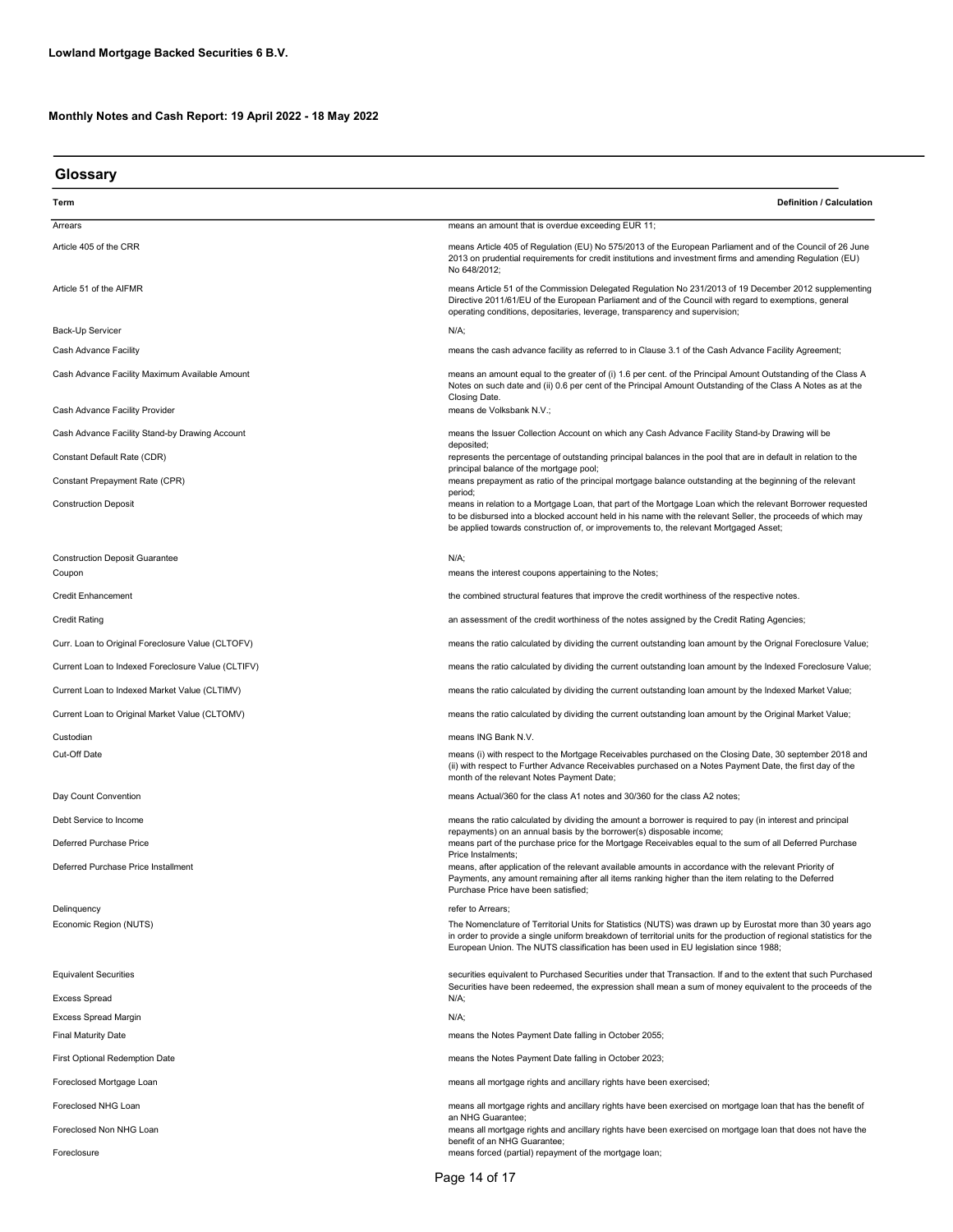| <b>Foreclosure Value</b>                          | means the estimated value of the mortgaged property if the mortgaged property would be sold in a public                                                                                                                                                                                                                                                                                                                                                                                                     |
|---------------------------------------------------|-------------------------------------------------------------------------------------------------------------------------------------------------------------------------------------------------------------------------------------------------------------------------------------------------------------------------------------------------------------------------------------------------------------------------------------------------------------------------------------------------------------|
| Further Advances / Modified Loans                 | auction;<br>"Further Advance" means a loan or a further advance to be made to a Borrower under a Mortgage Loan,                                                                                                                                                                                                                                                                                                                                                                                             |
| Indexed Foreclosure Value                         | which is secured by the same Mortgage;<br>means the estimated value of the mortgaged property if the mortgaged property would be sold in a public                                                                                                                                                                                                                                                                                                                                                           |
| Indexed Market Value                              | auction multiplied with the indexation rate per the valuation date;<br>means the value of the collateral multiplied with the indexation rate per the valuation date, multiplied with the                                                                                                                                                                                                                                                                                                                    |
| Interest Rate Fixed Period                        | market value factor;<br>relates to the period for which mortgage loan interest has been fixed;                                                                                                                                                                                                                                                                                                                                                                                                              |
| <b>Issuer Account Bank</b>                        | means Rabobank.                                                                                                                                                                                                                                                                                                                                                                                                                                                                                             |
| <b>Issuer Transaction Account</b>                 | means the Issuer Collection Account.                                                                                                                                                                                                                                                                                                                                                                                                                                                                        |
| Loan to Income (LTI)                              | means the ratio calculated by dividing the original loan amount by the income of the borrower at the moment                                                                                                                                                                                                                                                                                                                                                                                                 |
| Loanpart Payment Frequency                        | of origination of the Mortgage Loan;<br>monthly;                                                                                                                                                                                                                                                                                                                                                                                                                                                            |
| Loanpart(s)                                       | means one or more of the loan parts (leningdelen) of which a Mortgage Loan consists;                                                                                                                                                                                                                                                                                                                                                                                                                        |
| Loss                                              | refer to Realised Loss;                                                                                                                                                                                                                                                                                                                                                                                                                                                                                     |
| <b>Loss Severity</b>                              | means loss as a percentage of the principal outstanding at foreclosure;                                                                                                                                                                                                                                                                                                                                                                                                                                     |
| Market Value                                      | means estimated value of the mortgaged property if the mortgaged property would be privately sold<br>voluntarily;                                                                                                                                                                                                                                                                                                                                                                                           |
| Mortgage Loan                                     | means the mortgage loans granted by the relevant Seller to the relevant borrowers which may consist of one<br>or more Loan Parts as set forth in the List of Mortgage Loans and, after any purchase and assignment of any<br>New Mortgage Receivables or Further Advance Receivables has taken place in accordance with the<br>Mortgage Receivables Purchase Agreement, the relevant New Mortgage Loans and/or Further Advances, to<br>the extent not retransferred or otherwise disposed of by the Issuer; |
| Mortgage Loan Portfolio                           | means the portfolio of Mortgage Loans;                                                                                                                                                                                                                                                                                                                                                                                                                                                                      |
| Mortgage Receivable(s)                            | means any and all rights of the relevant Seller (and after assignment of such rights to the Issuer, of the<br>Issuer) against the Borrower under or in connection with a Mortgage Loan, including any and all claims of the<br>relevant Seller (or the Issuer after assignment) on the Borrower as a result of the Mortgage Loan being<br>terminated, dissolved or declared null and void;                                                                                                                  |
| <b>NHG Guarantee</b>                              | means a guarantee (borgtocht) under the NHG Conditions granted by Stichting WEW;                                                                                                                                                                                                                                                                                                                                                                                                                            |
| NHG Loan                                          | means a Mortgage Loan that has the benefit of an NHG Guarantee;                                                                                                                                                                                                                                                                                                                                                                                                                                             |
| Non NHG Loan                                      | means a Mortgage Loan that does not have the benefit of an NHG Guarantee;                                                                                                                                                                                                                                                                                                                                                                                                                                   |
| <b>Notification Events</b>                        | means any of the Assignment Notification Events and the Pledge Notification Events;                                                                                                                                                                                                                                                                                                                                                                                                                         |
| Notification Trigger                              | A notification trigger is an event that when it occurs or a threshold that when it is breached, is considered to                                                                                                                                                                                                                                                                                                                                                                                            |
| Occupancy                                         | be an Assignment Notification Event;<br>means the way the mortgaged property is used (eg. owner occupied);                                                                                                                                                                                                                                                                                                                                                                                                  |
| Orig. Loan to Original Foreclosure Value (OLTOFV) | means the ratio calculated by dividing the original principal amount of a Mortgage Receivable at the moment                                                                                                                                                                                                                                                                                                                                                                                                 |
| Orig. Loan to Original Market Value (OLTOMV)      | of origination by the Original Foreclosure Value;<br>means the ratio calculated by dividing the original loan amount by the Original Market Value;                                                                                                                                                                                                                                                                                                                                                          |
| Original Foreclosure Value                        | means the Foreclosure Value as assessed by the relevant Originator at the time of granting the Mortgage                                                                                                                                                                                                                                                                                                                                                                                                     |
| Original Market Value                             | Loan;<br>means the value of the mortgaged property if the mortgaged property would be privately sold voluntarily,                                                                                                                                                                                                                                                                                                                                                                                           |
| Originator                                        | estimated during the assessment of the application;<br>means each of de Volkbank N.V.                                                                                                                                                                                                                                                                                                                                                                                                                       |
| <b>Outstanding Principal Amount</b>               | means, at any moment in time, (i) the outstanding principal amount of a Mortgage Receivable at such time<br>and (ii), after a Realised Loss of type (a) and (b) of the definition in respect of such Mortgage Receivable has<br>been debited to the Principal Deficiency Ledger, zero;                                                                                                                                                                                                                      |
| Payment Ratio                                     | The actual principal and interest payments received as ratio of the scheduled principal and interest payments                                                                                                                                                                                                                                                                                                                                                                                               |
| Penalties                                         | during the relevant period;<br>means amounts to be paid by the borrower with regard to amounts in arrears and or (partial) prepayment of<br>the mortgage loan according to the relevant mortgage contract and applicable general conditions;                                                                                                                                                                                                                                                                |
| Performing Loans                                  | means Mortgage Loans that are not in Arrears or Delinquent;                                                                                                                                                                                                                                                                                                                                                                                                                                                 |
| Post-Foreclosure Proceeds                         | means all amounts with regard to the relevant mortgage loan received after foreclosure of that mortgage loan;                                                                                                                                                                                                                                                                                                                                                                                               |
| Prepayments                                       | means non scheduled principal paid by the borrower prior to the expected maturity date;                                                                                                                                                                                                                                                                                                                                                                                                                     |
| Principal Deficiency Ledger                       | means the principal deficiency ledger relating to the relevant Classes of Notes and comprising sub-ledgers for                                                                                                                                                                                                                                                                                                                                                                                              |
| <b>Principal Payment Date</b>                     | each such Class of Notes;<br>means the current monthly payment date on which principal is paid out on the relevant notes;                                                                                                                                                                                                                                                                                                                                                                                   |
| Principal Payment Rate (PPR)                      | means scheduled repayment as ratio of scheduled repayments to the principal mortgage balance outstanding                                                                                                                                                                                                                                                                                                                                                                                                    |
| Prospectus                                        | at the beginning of the relevant period;<br>means the prospectus dated 18 October 2018 relating to the issue of the Notes;                                                                                                                                                                                                                                                                                                                                                                                  |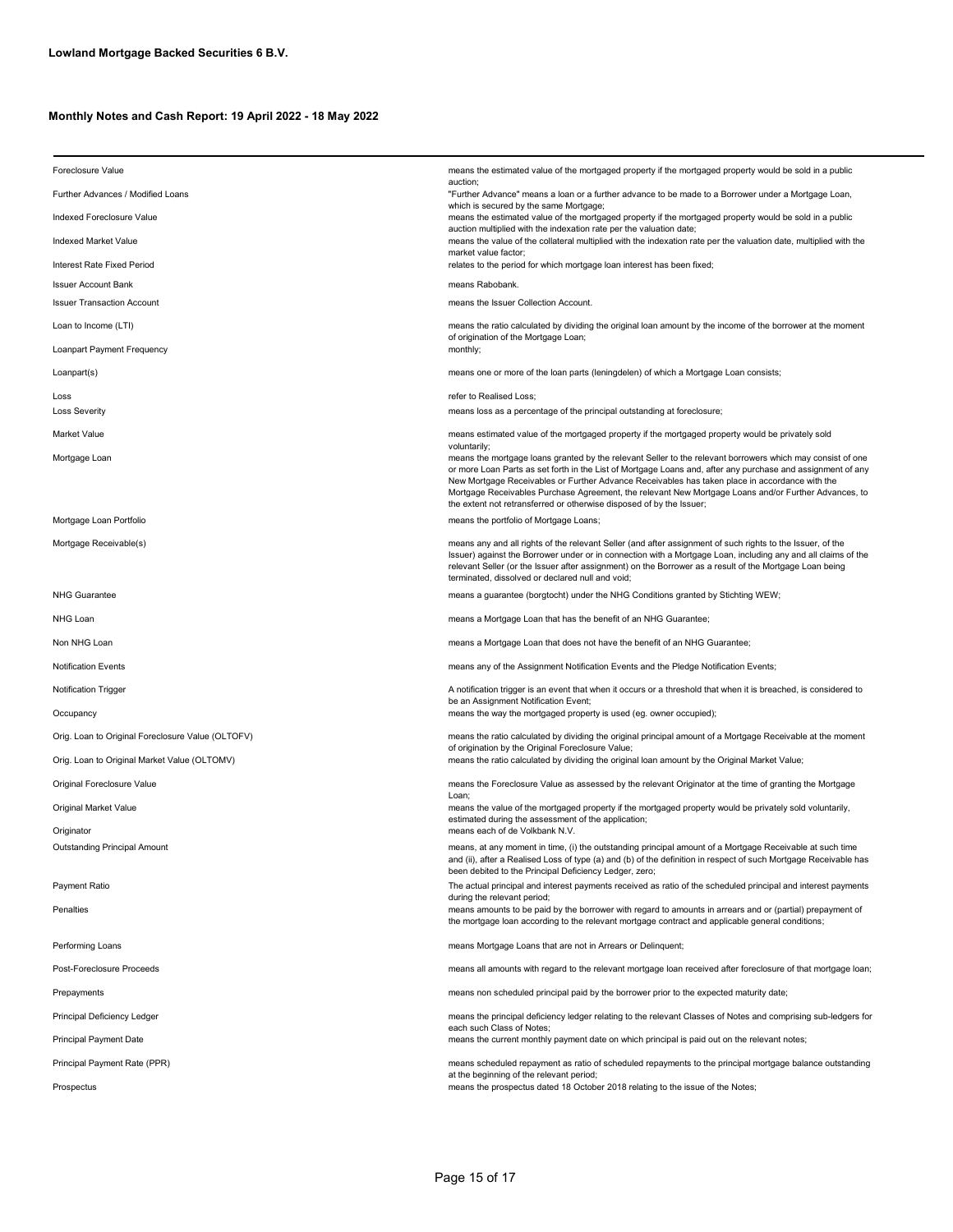| <b>Realised Losses</b>            | "means, on any relevant Notes Calculation Date, the sum of<br>(a) with respect to the Mortgage Receivables in respect of which the relevant Seller, the relevant Servicer<br>on behalf of the Issuer, the Issuer or the Security Trustee has completed the foreclosure, such that there is no<br>more collateral securing the Mortgage Receivable, in the immediately preceding Notes Calculation Period, the<br>amount by which (i) the aggregate Outstanding Principal Amount of all Mortgage Receivables less, with<br>respect to the Savings Mortgage Receivables and Bank Savings Mortgage Receivables, the Participations,<br>exceeds (ii) the amount of the Net Foreclosure Proceeds applied to reduce the Outstanding Principal Amount<br>of the Mortgage Receivables less, with respect to Savings Mortgage Receivables and Bank Savings<br>Mortgage Receivables, the Participations; and<br>(b) with respect to the Mortgage Receivables sold by the Issuer in the immediately preceding Notes<br>Calculation Period, the amount by which (i) the aggregate Outstanding Principal Amount of such Mortgage<br>Receivables, less, with respect to Savings Mortgage Receivables and Bank Savings Mortgage Receivables,<br>the Participations, exceeds (ii) the purchase price of the Mortgage Receivables sold to the extent relating to<br>principal, less, with respect to the Savings Mortgage Receivables and Bank Savings Mortgage Receivables,<br>the Participations; and<br>(c) with respect to the Mortgage Receivables in respect of which the Borrower has (x) successfully asserted<br>set-off or defence to payments or (y) repaid or prepaid any amount in the immediately preceding Notes<br>Calculation Period, the amount by which (i) the aggregate Outstanding Principal Amount of such Mortgage<br>Receivables less, with respect to Savings Mortgage Receivables and Bank Savings Mortgage Receivables,<br>the Participations, prior to such set-off or defence or repayment or prepayment exceeds (ii) the aggregate<br>Outstanding Principal Amount of such Mortgage Receivables, less, with respect to Savings Mortgage<br>Receivables and Bank Savings Mortgage Receivables, the Participations after such set-off or defence or<br>repayment or prepayment having been made, unless, and to the extent, such amount is received from the<br>relevant Seller or otherwise in accordance with any item of the Available Principal Funds; |
|-----------------------------------|------------------------------------------------------------------------------------------------------------------------------------------------------------------------------------------------------------------------------------------------------------------------------------------------------------------------------------------------------------------------------------------------------------------------------------------------------------------------------------------------------------------------------------------------------------------------------------------------------------------------------------------------------------------------------------------------------------------------------------------------------------------------------------------------------------------------------------------------------------------------------------------------------------------------------------------------------------------------------------------------------------------------------------------------------------------------------------------------------------------------------------------------------------------------------------------------------------------------------------------------------------------------------------------------------------------------------------------------------------------------------------------------------------------------------------------------------------------------------------------------------------------------------------------------------------------------------------------------------------------------------------------------------------------------------------------------------------------------------------------------------------------------------------------------------------------------------------------------------------------------------------------------------------------------------------------------------------------------------------------------------------------------------------------------------------------------------------------------------------------------------------------------------------------------------------------------------------------------------------------------------------------------------------------------------------------------------------------------------------------------------------------------------------------------------------------------------------------------|
| Recoveries                        | refer to Post-Foreclosure-Proceeds;                                                                                                                                                                                                                                                                                                                                                                                                                                                                                                                                                                                                                                                                                                                                                                                                                                                                                                                                                                                                                                                                                                                                                                                                                                                                                                                                                                                                                                                                                                                                                                                                                                                                                                                                                                                                                                                                                                                                                                                                                                                                                                                                                                                                                                                                                                                                                                                                                                    |
| Redemption Priority of Payments   | means the priority of payments set out as such Clause 5.4 of the Trust Deed;                                                                                                                                                                                                                                                                                                                                                                                                                                                                                                                                                                                                                                                                                                                                                                                                                                                                                                                                                                                                                                                                                                                                                                                                                                                                                                                                                                                                                                                                                                                                                                                                                                                                                                                                                                                                                                                                                                                                                                                                                                                                                                                                                                                                                                                                                                                                                                                           |
| Remaining Tenor                   | the length of time until the final maturity date of the mortgage loan expressed in years;                                                                                                                                                                                                                                                                                                                                                                                                                                                                                                                                                                                                                                                                                                                                                                                                                                                                                                                                                                                                                                                                                                                                                                                                                                                                                                                                                                                                                                                                                                                                                                                                                                                                                                                                                                                                                                                                                                                                                                                                                                                                                                                                                                                                                                                                                                                                                                              |
| Replacements                      | N/A;                                                                                                                                                                                                                                                                                                                                                                                                                                                                                                                                                                                                                                                                                                                                                                                                                                                                                                                                                                                                                                                                                                                                                                                                                                                                                                                                                                                                                                                                                                                                                                                                                                                                                                                                                                                                                                                                                                                                                                                                                                                                                                                                                                                                                                                                                                                                                                                                                                                                   |
| Replenishments                    | means any Portfolio Mortgage Loan which is sold and assigned by the Seller to the                                                                                                                                                                                                                                                                                                                                                                                                                                                                                                                                                                                                                                                                                                                                                                                                                                                                                                                                                                                                                                                                                                                                                                                                                                                                                                                                                                                                                                                                                                                                                                                                                                                                                                                                                                                                                                                                                                                                                                                                                                                                                                                                                                                                                                                                                                                                                                                      |
| Repossesions                      | Issuer pursuant to clause 6 and 11 of the Mortgage Receivables Purchase Agreement;<br>refer to foreclosure;                                                                                                                                                                                                                                                                                                                                                                                                                                                                                                                                                                                                                                                                                                                                                                                                                                                                                                                                                                                                                                                                                                                                                                                                                                                                                                                                                                                                                                                                                                                                                                                                                                                                                                                                                                                                                                                                                                                                                                                                                                                                                                                                                                                                                                                                                                                                                            |
| Reserve Account                   | N/A;                                                                                                                                                                                                                                                                                                                                                                                                                                                                                                                                                                                                                                                                                                                                                                                                                                                                                                                                                                                                                                                                                                                                                                                                                                                                                                                                                                                                                                                                                                                                                                                                                                                                                                                                                                                                                                                                                                                                                                                                                                                                                                                                                                                                                                                                                                                                                                                                                                                                   |
| Reserve Account Target Level      | N/A;                                                                                                                                                                                                                                                                                                                                                                                                                                                                                                                                                                                                                                                                                                                                                                                                                                                                                                                                                                                                                                                                                                                                                                                                                                                                                                                                                                                                                                                                                                                                                                                                                                                                                                                                                                                                                                                                                                                                                                                                                                                                                                                                                                                                                                                                                                                                                                                                                                                                   |
| Revenue Priority of Payments      | means the priority of payments set out as such in section 5.2 (Priorities of Payments) of this Prospectus;                                                                                                                                                                                                                                                                                                                                                                                                                                                                                                                                                                                                                                                                                                                                                                                                                                                                                                                                                                                                                                                                                                                                                                                                                                                                                                                                                                                                                                                                                                                                                                                                                                                                                                                                                                                                                                                                                                                                                                                                                                                                                                                                                                                                                                                                                                                                                             |
| Saving Deposits                   | means savings in a bank account, pledged to the mortgage lender, which are meant to repay the loan at<br>maturity;                                                                                                                                                                                                                                                                                                                                                                                                                                                                                                                                                                                                                                                                                                                                                                                                                                                                                                                                                                                                                                                                                                                                                                                                                                                                                                                                                                                                                                                                                                                                                                                                                                                                                                                                                                                                                                                                                                                                                                                                                                                                                                                                                                                                                                                                                                                                                     |
| Seasoning                         | means the difference between the loan start date and the current reporting period;                                                                                                                                                                                                                                                                                                                                                                                                                                                                                                                                                                                                                                                                                                                                                                                                                                                                                                                                                                                                                                                                                                                                                                                                                                                                                                                                                                                                                                                                                                                                                                                                                                                                                                                                                                                                                                                                                                                                                                                                                                                                                                                                                                                                                                                                                                                                                                                     |
| Seller                            | means each of de Volksbank N.V.                                                                                                                                                                                                                                                                                                                                                                                                                                                                                                                                                                                                                                                                                                                                                                                                                                                                                                                                                                                                                                                                                                                                                                                                                                                                                                                                                                                                                                                                                                                                                                                                                                                                                                                                                                                                                                                                                                                                                                                                                                                                                                                                                                                                                                                                                                                                                                                                                                        |
| Servicer                          | means each of de Volksbank N.V.                                                                                                                                                                                                                                                                                                                                                                                                                                                                                                                                                                                                                                                                                                                                                                                                                                                                                                                                                                                                                                                                                                                                                                                                                                                                                                                                                                                                                                                                                                                                                                                                                                                                                                                                                                                                                                                                                                                                                                                                                                                                                                                                                                                                                                                                                                                                                                                                                                        |
| <b>Signing Date</b>               | means 18 October 2018 or such later date as may be agreed between the Issuer, the Seller and the<br>Manager;                                                                                                                                                                                                                                                                                                                                                                                                                                                                                                                                                                                                                                                                                                                                                                                                                                                                                                                                                                                                                                                                                                                                                                                                                                                                                                                                                                                                                                                                                                                                                                                                                                                                                                                                                                                                                                                                                                                                                                                                                                                                                                                                                                                                                                                                                                                                                           |
| <b>Special Servicer</b>           | N/A;                                                                                                                                                                                                                                                                                                                                                                                                                                                                                                                                                                                                                                                                                                                                                                                                                                                                                                                                                                                                                                                                                                                                                                                                                                                                                                                                                                                                                                                                                                                                                                                                                                                                                                                                                                                                                                                                                                                                                                                                                                                                                                                                                                                                                                                                                                                                                                                                                                                                   |
| Subordinated Loan                 | N/A;                                                                                                                                                                                                                                                                                                                                                                                                                                                                                                                                                                                                                                                                                                                                                                                                                                                                                                                                                                                                                                                                                                                                                                                                                                                                                                                                                                                                                                                                                                                                                                                                                                                                                                                                                                                                                                                                                                                                                                                                                                                                                                                                                                                                                                                                                                                                                                                                                                                                   |
| Swap Counterparty                 | N/A;                                                                                                                                                                                                                                                                                                                                                                                                                                                                                                                                                                                                                                                                                                                                                                                                                                                                                                                                                                                                                                                                                                                                                                                                                                                                                                                                                                                                                                                                                                                                                                                                                                                                                                                                                                                                                                                                                                                                                                                                                                                                                                                                                                                                                                                                                                                                                                                                                                                                   |
| Swap Counterparty Default Payment | N/A;                                                                                                                                                                                                                                                                                                                                                                                                                                                                                                                                                                                                                                                                                                                                                                                                                                                                                                                                                                                                                                                                                                                                                                                                                                                                                                                                                                                                                                                                                                                                                                                                                                                                                                                                                                                                                                                                                                                                                                                                                                                                                                                                                                                                                                                                                                                                                                                                                                                                   |
| Swap Notional Amount              | N/A;                                                                                                                                                                                                                                                                                                                                                                                                                                                                                                                                                                                                                                                                                                                                                                                                                                                                                                                                                                                                                                                                                                                                                                                                                                                                                                                                                                                                                                                                                                                                                                                                                                                                                                                                                                                                                                                                                                                                                                                                                                                                                                                                                                                                                                                                                                                                                                                                                                                                   |
| <b>Trust Deed</b>                 | means the trust deed entered into by, amongst others, the Issuer and the Security Trustee dated the Closing                                                                                                                                                                                                                                                                                                                                                                                                                                                                                                                                                                                                                                                                                                                                                                                                                                                                                                                                                                                                                                                                                                                                                                                                                                                                                                                                                                                                                                                                                                                                                                                                                                                                                                                                                                                                                                                                                                                                                                                                                                                                                                                                                                                                                                                                                                                                                            |
| Weighted Average Life             | Date;<br>means the expected average total number of years needed for the issuer to repay all principal, whereby the<br>time between origination and each repayment is weighted by the repayment amount;                                                                                                                                                                                                                                                                                                                                                                                                                                                                                                                                                                                                                                                                                                                                                                                                                                                                                                                                                                                                                                                                                                                                                                                                                                                                                                                                                                                                                                                                                                                                                                                                                                                                                                                                                                                                                                                                                                                                                                                                                                                                                                                                                                                                                                                                |
| Weighted Average Maturity         | means the expected average number of years between the reporting date and the maturity of each loan,<br>whereby the time between the reporting date and the maturity of each loan is weighted by the size of the loan;                                                                                                                                                                                                                                                                                                                                                                                                                                                                                                                                                                                                                                                                                                                                                                                                                                                                                                                                                                                                                                                                                                                                                                                                                                                                                                                                                                                                                                                                                                                                                                                                                                                                                                                                                                                                                                                                                                                                                                                                                                                                                                                                                                                                                                                 |
| WEW                               | Stichting Waarborgfonds Eigen Woning;                                                                                                                                                                                                                                                                                                                                                                                                                                                                                                                                                                                                                                                                                                                                                                                                                                                                                                                                                                                                                                                                                                                                                                                                                                                                                                                                                                                                                                                                                                                                                                                                                                                                                                                                                                                                                                                                                                                                                                                                                                                                                                                                                                                                                                                                                                                                                                                                                                  |
| <b>WEW Claims</b>                 | means losses which are claimed with the WEW based on the NHG conditions;                                                                                                                                                                                                                                                                                                                                                                                                                                                                                                                                                                                                                                                                                                                                                                                                                                                                                                                                                                                                                                                                                                                                                                                                                                                                                                                                                                                                                                                                                                                                                                                                                                                                                                                                                                                                                                                                                                                                                                                                                                                                                                                                                                                                                                                                                                                                                                                               |